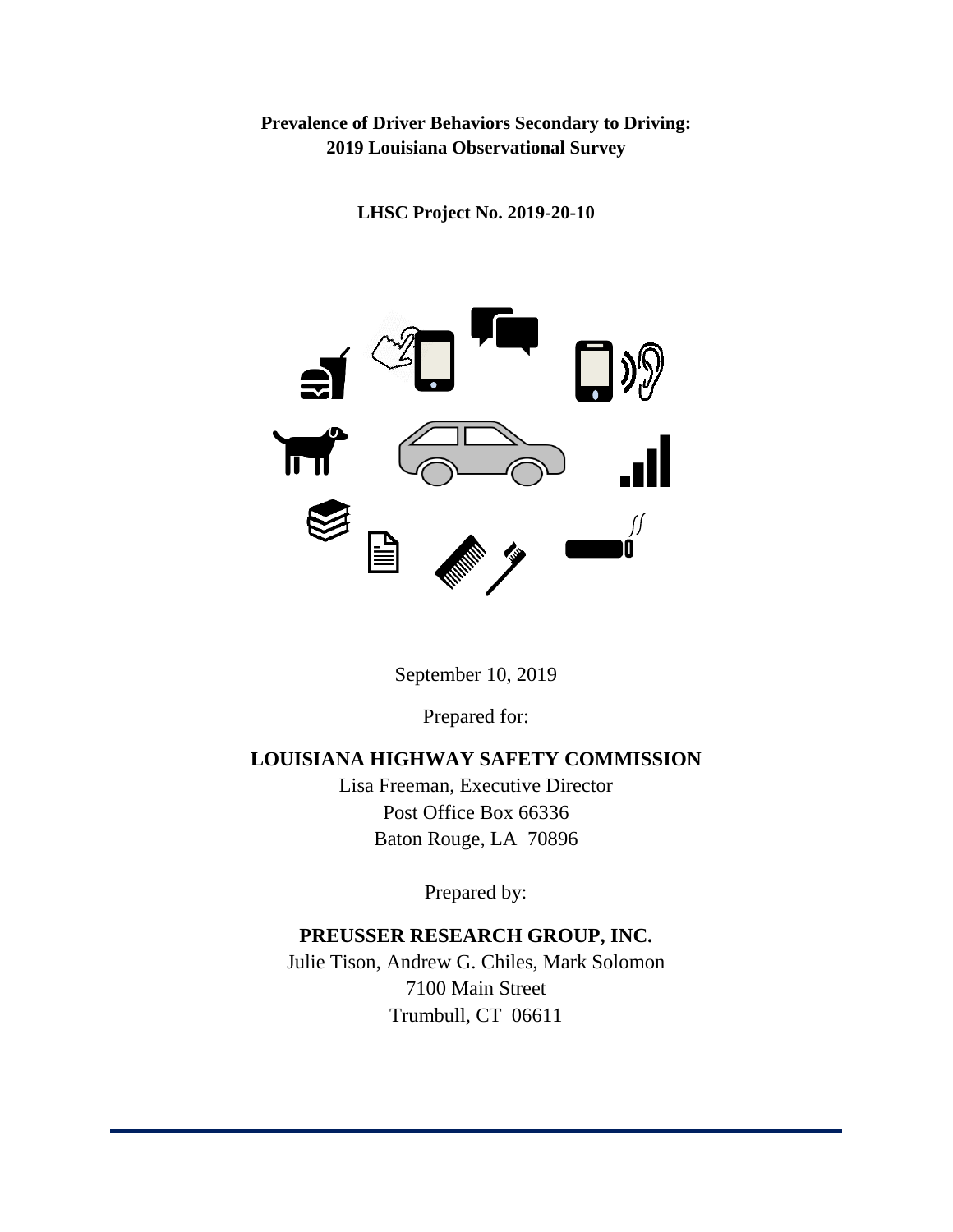This document is a product of Preusser Research Group, Inc. under contract with The Louisiana Highway Safety Commission. The work presented here was competed under LHSC Project Number 2019-20-10.



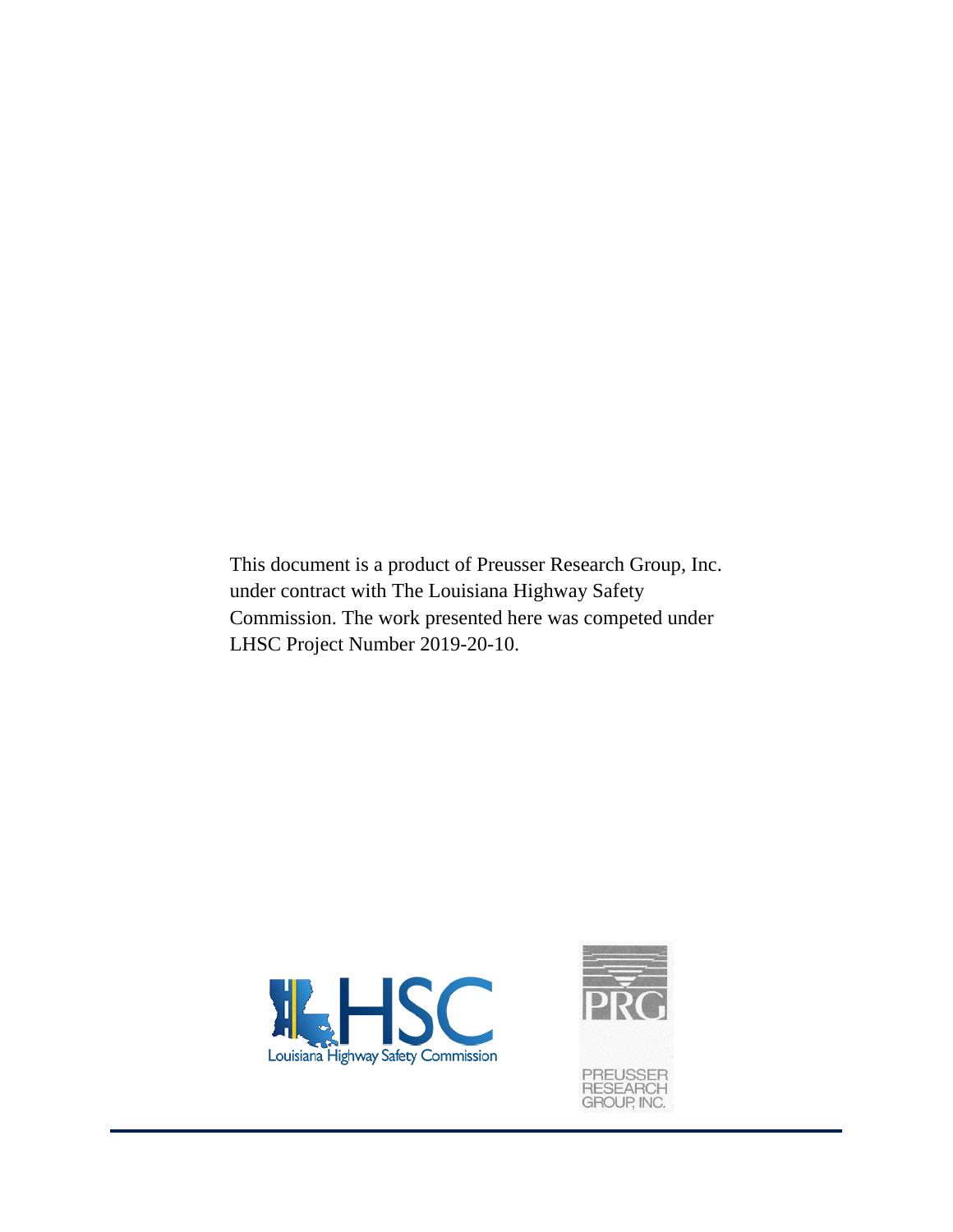# **TABLE OF CONTENTS**

# **Contents**

| Appendix B. Operational Definitions of Observed Driver Secondary Behaviors  19 |
|--------------------------------------------------------------------------------|
|                                                                                |
|                                                                                |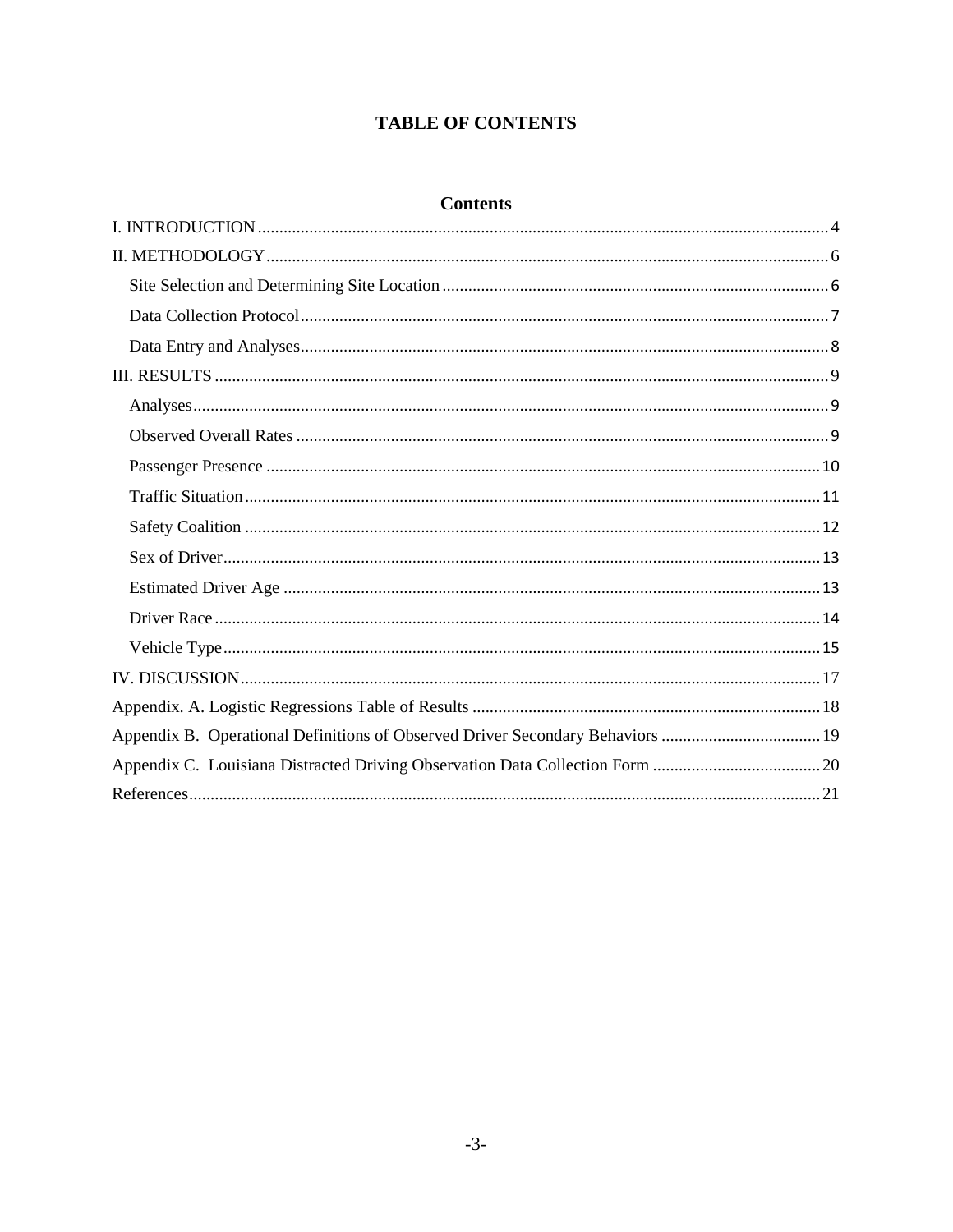#### **I. INTRODUCTION**

<span id="page-3-0"></span>Distraction is a common occurrence for drivers and can have serious consequences on performance. A distracting event is anything that takes the driver's attention away from the primary (i.e. driving) task and results in a delay in recognition of information necessary for optimum driving performance (Stutts et al., 2001; Treat, 1980). Potential sources of distractions are many, such as using a cell phone, adjusting the radio or climate control devices, manipulating an on-board navigation system, eating or drinking, presence of passengers, outside person/object, etc. National Highway Traffic Safety Administration (NHTSA) estimates that 10 percent of fatal crashes, 15 percent of injury crashes, and 15 percent of all motor vehicle crashes in 2015 were reported as distraction-affected (NCSA, 2017).

Cell phone use is the most common example of distracted driving. Using a cell phone while driving can divert attention aurally, cognitively, and even visually and physically (Young, Regan, & Hammer, 2003). Dialing and receiving calls are especially distracting since multiple modalities are involved (i.e. hands and eyes). Hand-held cell phone use is currently banned in 16 States and the District of Columbia, text messaging is banned in 47 States and the District of Columbia (IIHS, 2017), and novice drivers are restricted from use of all cellphones in 38 States and the District of Columbia. When compared to hand-held phones, hands free devices show a slight advantage in driving performance but the conversation itself can be quite distracting, especially if emotionally charged or cognitively demanding (e.g. high information content) (Eby & Kostyniuk, 2003).

Distracted driving issues are further complicated by the fact that cell phones are not limited to receiving and/or making phone calls, but are also used for activities such as texting, and in the case of smart phones, reading/writing emails, searching the web, using a phone-based navigation system, etc. With a reported 61 percent of cell phone users owning a smart phone, the frequency of such distracting behaviors may be hard to suppress. Smith (2013) reports that the percentage of cell phone users engaging in texting has increased from 58 to 80 percent between 2007 and 2012. Forty-seven States and the District of Columbia currently have a texting ban for all drivers (IIHS, 2017).

The effect of these bans on behavior, however, is not as would have been expected. The National Survey on Distracted Driving Attitudes and Behaviors indicated that close to half of drivers answer their cell phones while driving at least some of the time; close to a quarter are willing to make a call at least some of the time. Texting is less common, but still 10 percent report sending text messages or email at least sometimes, and 14 percent read messages at least sometimes. Despite the bans and frequent publicity campaigns informing the driving public of the dangers of cell phone use while driving, half of the drivers who do talk while driving report no change in the quality and nature of their driving while on the phone. Moreover, one-third of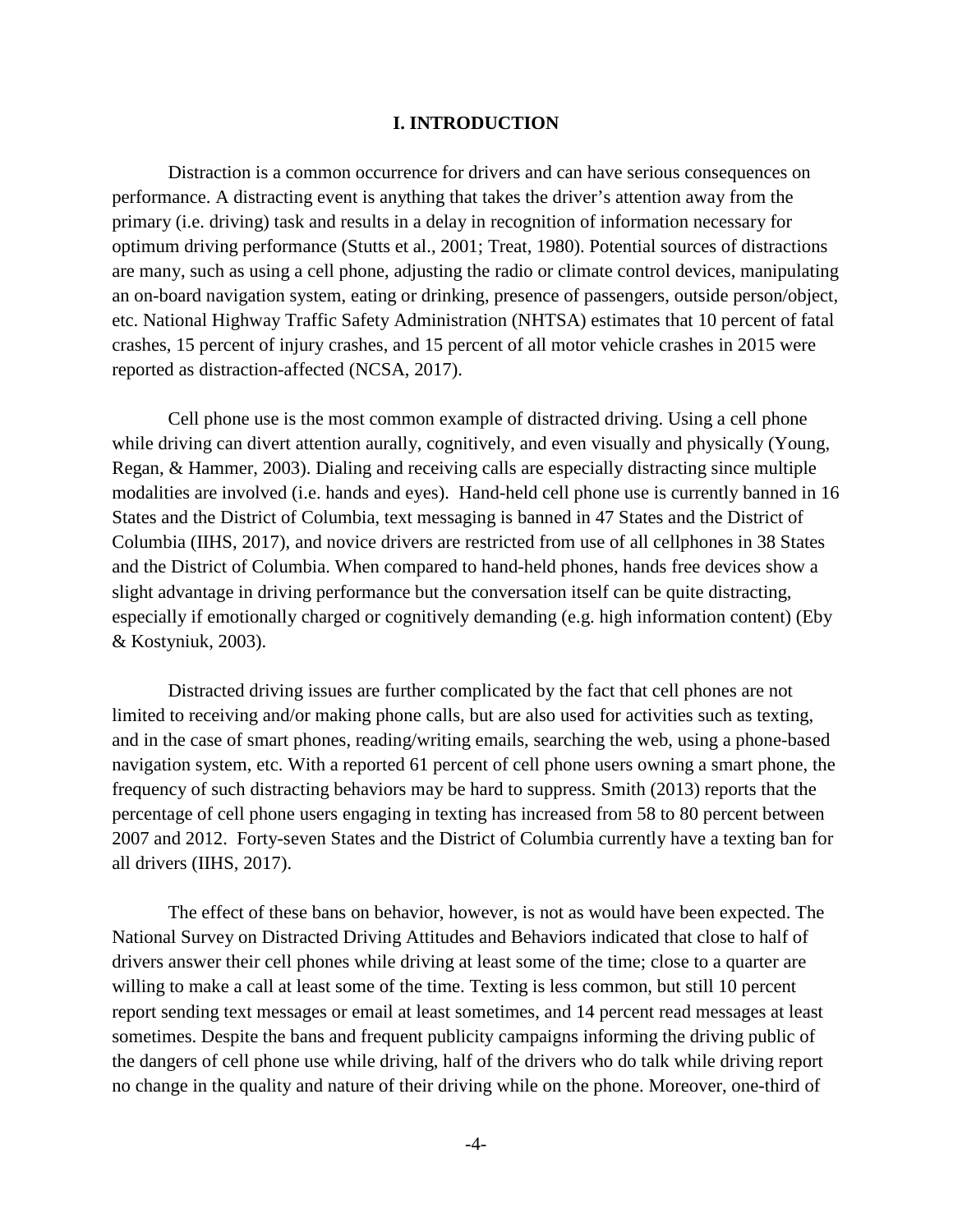those admitting to texting while driving report that their driving is unaffected by the distraction (Schroeder, Meyers, & Kostyniuk, 2013). Some suggest that drivers using their cell phone may engage in compensatory behaviors such as increasing headway (i.e. distancing themselves from lead vehicles) and decreasing speed but a meta-analysis of the effects of texting on driving confirm that these adaptations do not reduce risk. Indeed, by taking their eyes off the road for reading or typing a text, drivers tend to show lower lateral control, which often results in overcorrection maneuvers once they refocus their eyes back on the road (Caird, Johnston, Willness, Asbridge, & Steel, 2014). A status report published by IIHS (2010) also suggests that drivers have reacted to the bans, not by ceasing to use their cell phones, but rather by moving their phones out of sight when manipulating them.

Cell phone use represents only one category of distracting agents among a myriad of additional in-vehicle activities which may also distract drivers from their primary driving task. Eating, drinking, smoking, and interacting with passengers and the like are further examples of behaviors potentially diverting attention from the driving task. A prior observational study conducted in Virginia showed that roughly 23 percent of drivers observed were involved in some sort of secondary behavior while driving (Kidd, Tison, Chaudhary, McCartt, & Casanova-Powell, 2015). The methodology developed by PRG in that project was used in the current study investigating the frequency and nature of potentially distracting behaviors across the State of Louisiana. The survey for Louisiana was first developed in 2017 and carried out in May of that year. Subsequent surveys were conducted in May of 2018 and May of 2019. This report documents the most recent May 2019 iteration.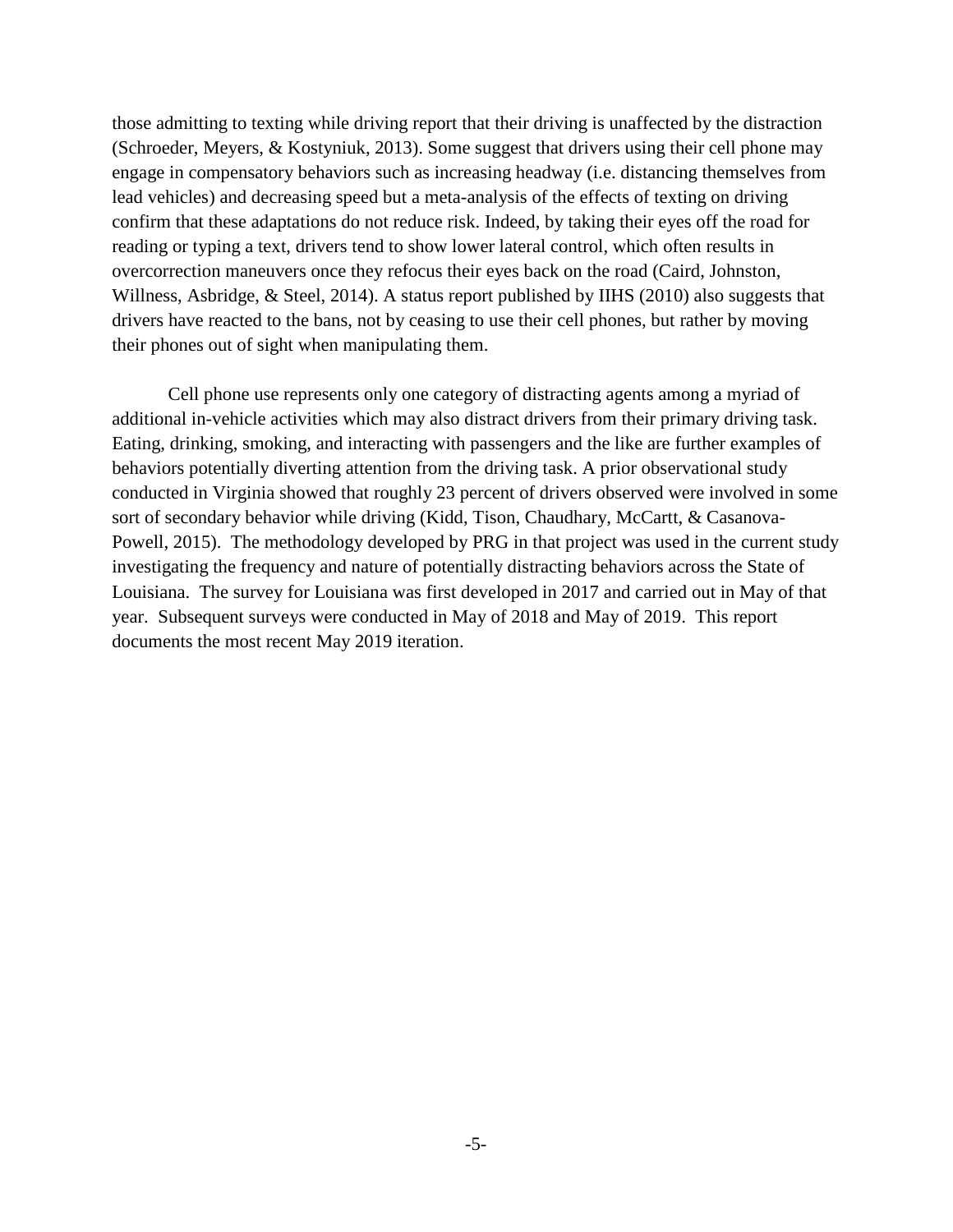### **II. METHODOLOGY**

<span id="page-5-0"></span>Preusser Research Group, Inc. (PRG), under contract with the Louisiana Highway Safety Commission (LHSC) in 2017, developed a survey measure designed to document various driver secondary behaviors to identify which were most prevalent, how often they occurred, and under what conditions. LHSC requested an observational survey using approximately 80 sites that could provide statewide representation and some ability to make general judgments about these behaviors regionally across all nine (9) Strategic Highway Safety Plan (SHSP) Regional Traffic Safety Coalitions (Safety Coalitions). An effort of this size prevents some details from being analyzed completely on a coalition level. Overall comparisons of findings can be made between regions but further exploration into the data will be limited.

Observations for the 2019 measure occurred within the dates of May  $6<sup>th</sup>$  - May 24<sup>th</sup> on weekdays only. PRG observed a mix of moving and stopped traffic each day in each safety coalition, with observations taking place from morning rush hour through evening rush hour, roughly 7 a.m. - 6 p.m. Observers stood roadside and typically observed vehicle occupants in the nearest lane.

Observers coded the following secondary, potentially distracting behaviors for drivers:

- o Phone-to-ear
- o Texting/surfing/phone manipulation
- o Phone in hand (not using)
- o Blue-tooth device or ear buds visible
- o Manipulating other device (stereo, dashboard, mounted GPS devices, etc.)
- o Talking/singing
- o Eating/drinking
- o Smoking
- o Grooming (applying makeup/shaving, combing hair)
- o Reading
- o Pet in vehicle

Observers also coded:

- o Sex of driver
- o Ethnicity/Race of driver
- o Estimated age of driver  $\left( \langle 25, 26 \rangle 60, 60 \rangle \right)$
- o Vehicle type (Car, SUV, Pickup Truck, or Van)
- o Passenger presence (any, including specifically any child 12 and under)

Further descriptions of secondary behaviors coded can be found in Appendix B.

#### <span id="page-5-1"></span>**Site Selection and Determining Site Location**

To achieve balance across all nine Safety Coalitions, PRG selected 81 sites from Louisiana's daytime Statewide Seat Belt Survey in 2017 to obtain an equal distribution of nine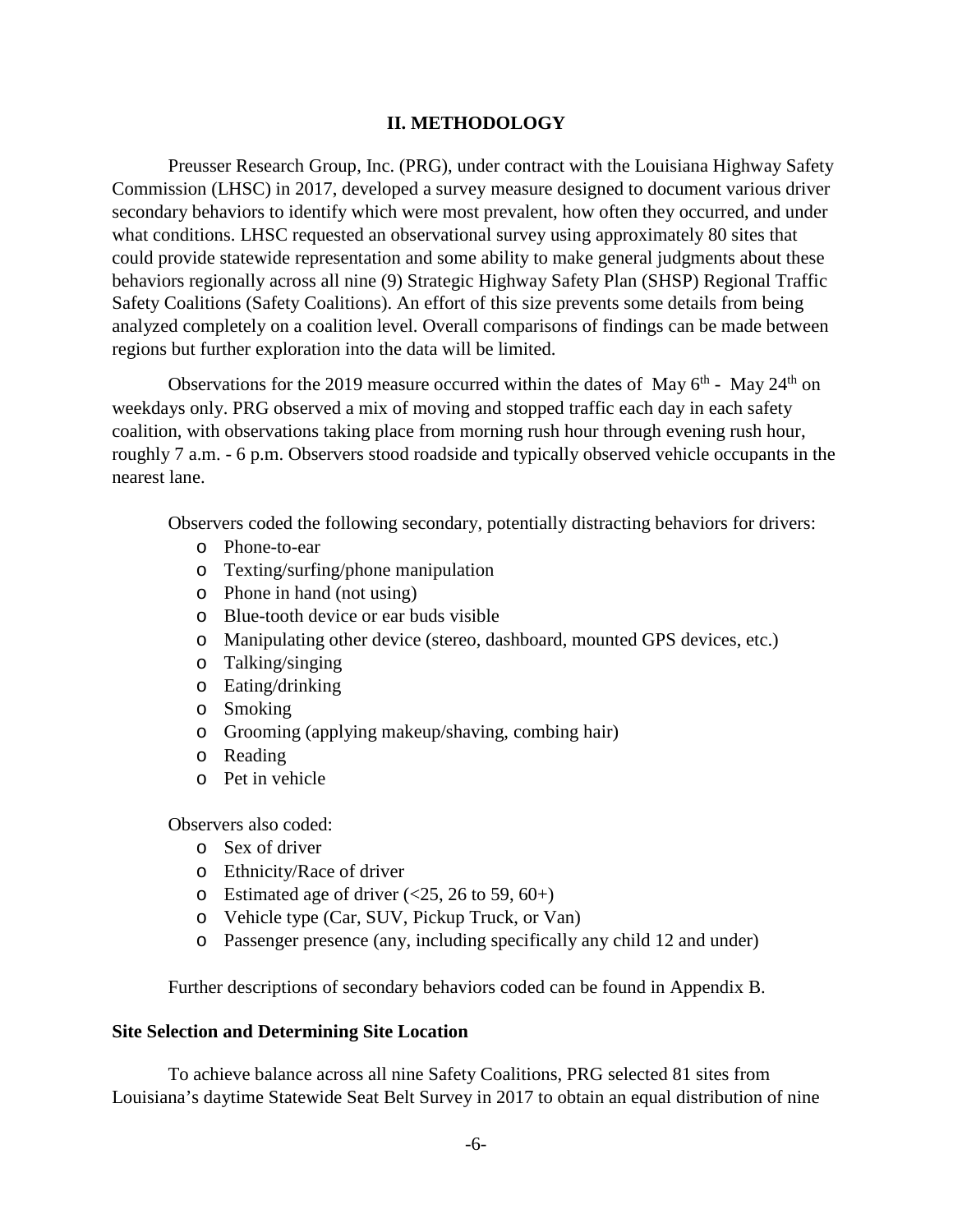sites per Safety Coalition. PRG excluded low travelled local roadways from possible selection due to lack of volume. In addition, PRG excluded interstates and high-speed roads because standalone observational data would be difficult to capture. PRG assigned each site to one of two "site types," defining them as either "low-speed moving traffic" or "stoplight controlled."

PRG randomly chose observational sites out of "qualified" Statewide Survey segments. Only arterial roadways were considered for potential inclusion. A database of eligible segments was compiled and grouped by Safety Coalition. Final sites were chosen at random, and the designation of each site as a "moving" or "stoplight" observation was determined by information gathered from previous site visits and/or mapping – with an effort to achieve site type balance in so far as possible (4 to 5 per type, per Safety Coalition).

Observers had discretion to move any site along the roadway segment to a spot fitting for the type of observation required. In the event a site type had to be changed in the field (usually from stopped to moving), another site within the Safety Coalition was adjusted so as not to disrupt the type balance. Observers utilized the same site locations for the 2018 and 2019 collection efforts.

#### <span id="page-6-0"></span>**Data Collection Protocol**

PRG deployed four experienced observers for data collection. Our observers have previously collected distracted driving information for NHTSA, the Insurance Institute for Highway Safety (IIHS) and for several states (California, Connecticut, Delaware, Virginia, New York and Oregon), including prior surveys for Louisiana.

Data collection procedures differed slightly depending on whether moving or stopped traffic was measured, and each observation period lasted 60 minutes for all site locations. Observers collected data using pen and paper forms, and used the same data collection form in all instances, which can be found in Appendix C*.*

For moving traffic observations, observers chose ideal spots on arterial locations with traffic speed between 35-45 MPH. Observers only captured information on vehicles travelling in the nearest lane. Vehicle and driver information was collected on the first four columns of the data collection sheet (vehicle type, sex, race, age category), and then observers proceeded to record information in the subsequent columns if the driver was engaged in secondary behaviors. Multiple secondary behaviors or events provided on the form could be checked per driver or vehicle. The number of passengers present and also if a child 12 or under was present, was also documented, regardless of driver behavior.

For stoplight observations, observers were tasked to find intersections *without* a right turn lane or to observe only the next closest lane - if drivers in that lane were visible. Observers waited for a stopped cycle to begin their observations and counted to seven before recording their first vehicle/driver. Observers were instructed to spend only a couple of seconds per vehicle (just as they would for moving traffic). Information for each vehicle was recorded in the same manner as moving traffic; however, after each vehicle's information was recorded, observers moved up the line to record subsequent drivers until the stoplight changed and traffic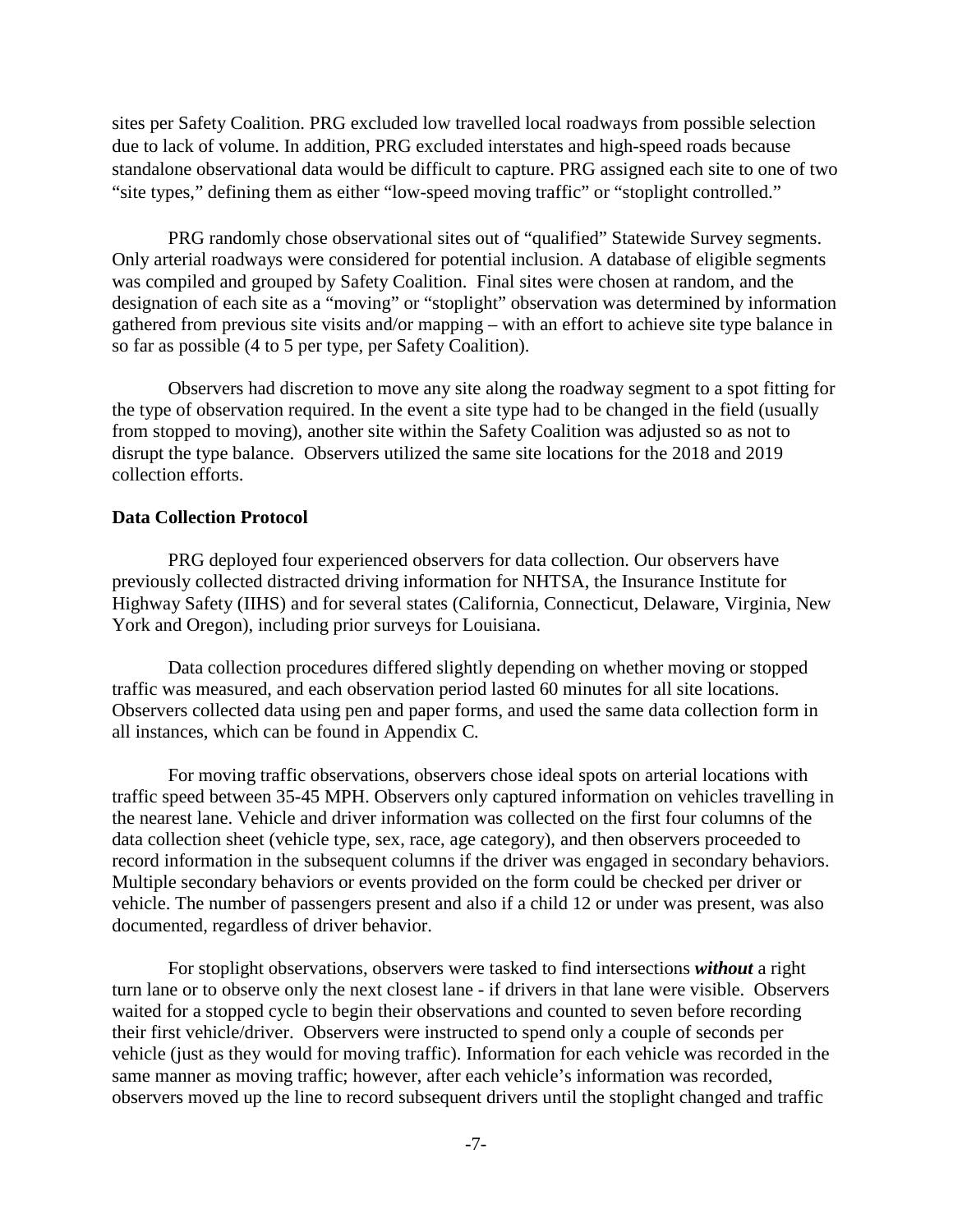began to move. The last column, which numbers the drivers/vehicles in the queue that was recorded, was then filled out. Numbering started over the next stopped cycle.

# <span id="page-7-0"></span>**Data Entry and Analyses**

PRG staff key punched the written data into a Microsoft Excel electronic database and performed a 10 percent check on all entered data to ensure stability. PRG used the Statistical Package for the Social Sciences (SPSS) software for statistical analyses.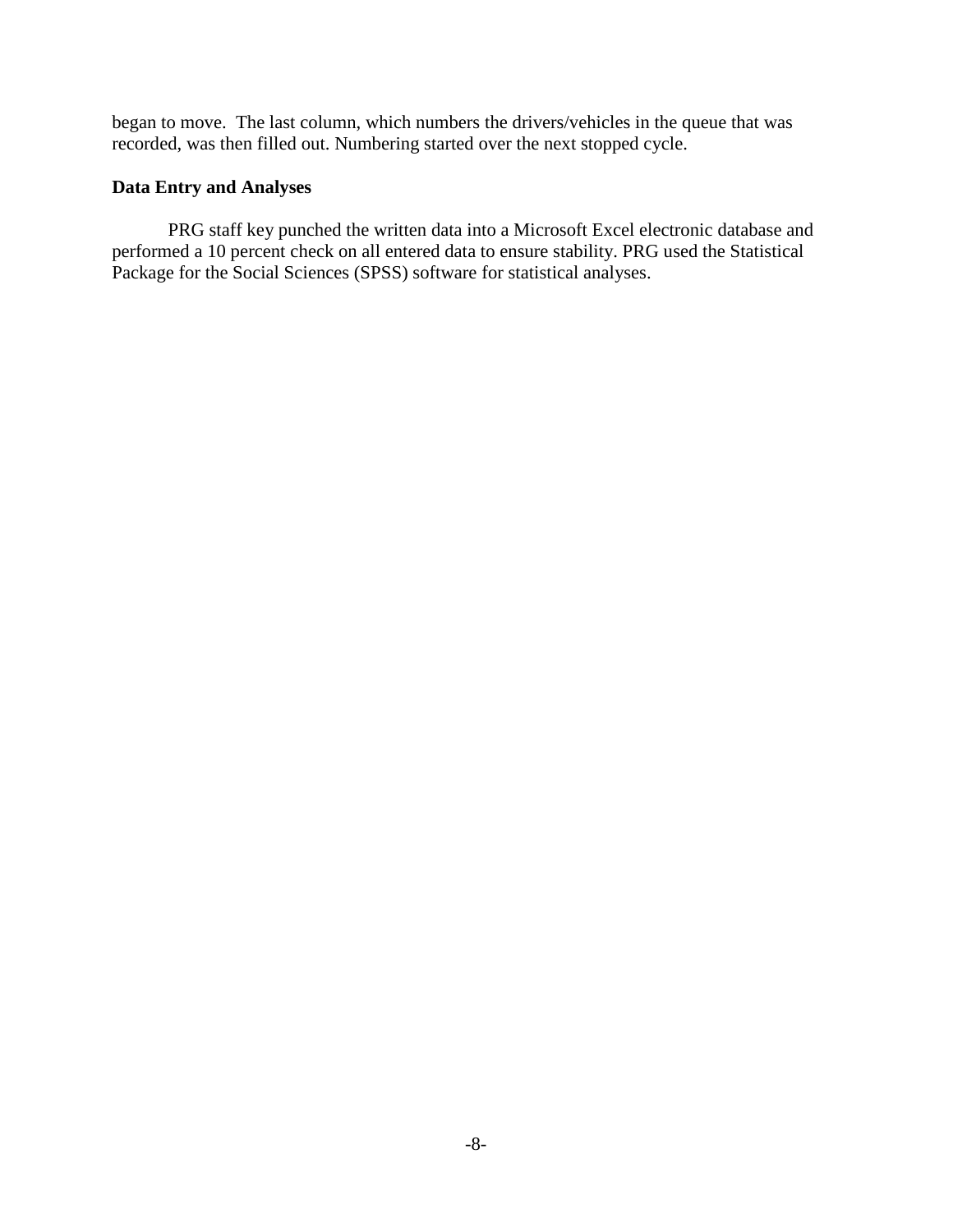#### **III. RESULTS**

<span id="page-8-0"></span>Observers recorded information on 12,644 drivers. Thirty-two percent (31.8%) of the data were collected on drivers stopped at lighted intersections and 68.2 percent were collected on drivers in free-flowing traffic. Distribution of observations across safety coalitions likely reflected differences in traffic volume, with more populous agglomerations accounting for a larger percentage of data: Acadiana (12.9%), Capital Region (13.4%), Central Louisiana (7.5%), New Orleans (17.4%), Northeast (4.9%), North Shore (13.4%), Northwest (8.8%), South Central (11.6%), and Southwest (10.1%).

A slight majority of drivers observed were male (54.9%, 45.1% female). Approximately two thirds (65.3%) of observed drivers were judged to be between the ages of 26 and 59 (17.4% were between the ages of 16 and 25, and 17.3% were 60 and over). Sixty-eight percent (68.3%) of drivers observed were White, 25.2 percent were African-American, and 6.5 percent were recorded as "Other". Most drivers travelled alone (76.8%) or with one passenger (20.9%). Nearly two percent (1.8%) had two passengers, and only 0.6 percent had three or more passengers. Fewer than 4 percent (3.5%) had children in the car. Regarding vehicle type, almost forty-two percent (41.5%) observed were passenger cars, 29.6 percent were pickup trucks, 24.0 percent were SUVs, and 4.9 percent were vans.

#### <span id="page-8-1"></span>**Analyses**

Although rates for all behaviors are presented in the following tables, statistical analyses were conducted only on the four most common secondary tasks (i.e. behaviors observed in at least 4% of drivers) and the combined *any secondary task* variable. The remaining behaviors recorded are too infrequent to lend themselves to a proper statistical analysis. The impact of seven variables on rates of the four most common secondary driving tasks as well the combined behaviors *any secondary task* variables were analyzed using binary logistic regressions. The seven independent variables included in the analyses were Safety Coalition, Vehicle Type, Sex, Race, Age, Passenger Presence, and Traffic Situation. *Main effects terms* for all variables were entered. The regression treated Southwest, Car, Male, White, Age 16-25, No Passenger Present, and Free Flowing, respectively, as the comparison values (i.e. bases). The dependent variables were: *any secondary task*, *phone to ear*, *phone manipulation*, *talking or singing*, and *eating or drinking*.

Thus, five binary logistic regressions were computed, one for each of the common behaviors listed above. Each of these regressions includes the same set of seven independent variables. Full results, including odds ratios for each comparison, are reported in Appendix A.

#### <span id="page-8-2"></span>**Observed Overall Rates**

Overall, 31.2 percent of all observed drivers engaged in at least one secondary task while driving and 1.8 percent were involved in more than one secondary task. Among the most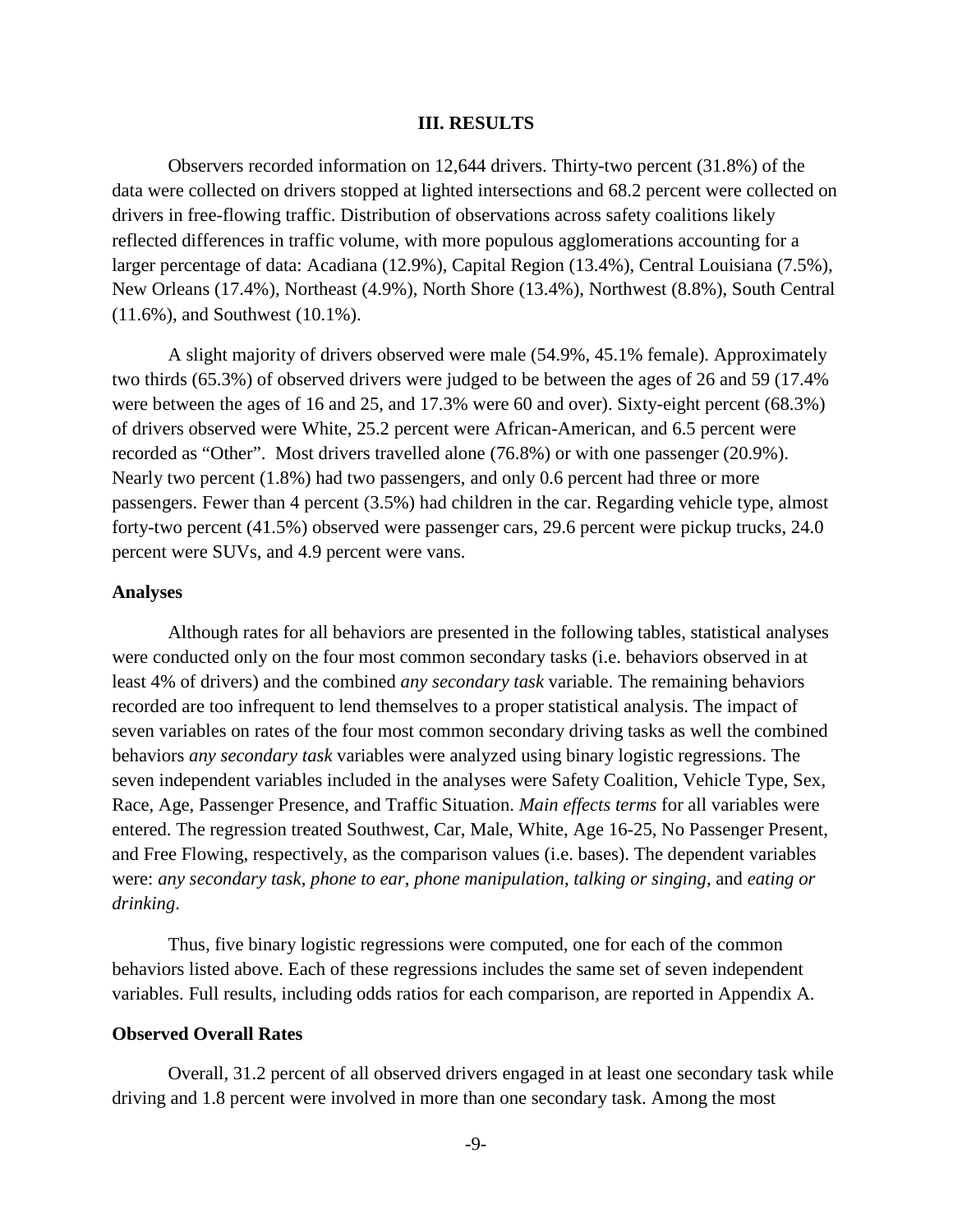common behaviors were: *phone manipulation* (6.8%), *talking/singing* (6.6%), *holding a phone to the ear* (5.3%), *eating or drinking* (4.1%), *smoking* (3.0%), and *holding a phone* (2.6%). A complete list of secondary tasks and their observed rates appears in Table 1.

| <b>Observed Secondary Tasks</b>   | Frequency (n observed) | Percent of Drivers (%) |
|-----------------------------------|------------------------|------------------------|
| <b>Manipulating a Cell Phone</b>  | 857                    | 6.8%                   |
| <b>Talking/Singing</b>            | 829                    | 6.6%                   |
| Holding phone to ear              | 667                    | 5.3%                   |
| <b>Eating/Drinking</b>            | 524                    | 4.1%                   |
| <b>Smoking</b>                    | 383                    | 3.0%                   |
| <b>Phone in Hand</b>              | 335                    | 2.6%                   |
| Grooming                          | 236                    | 1.9%                   |
| <b>Touching the Dashboard</b>     | 163                    | 1.3%                   |
| <b>Wearing a Bluetooth Device</b> | 132                    | 1.0%                   |
| <b>Pet in Vehicle</b>             | 35                     | 0.3%                   |
| Reading                           | 23                     | 0.2%                   |
| <b>Any Secondary Task</b>         | 3,946                  | 31.2%                  |
| <b>Total N Observations</b>       | 12,644                 | 100.0%                 |

**Table 1. Rates of Observed Secondary Tasks (2019)\***

\*Multiple secondary tasks could be coded for each driver (e.g. talking and smoking).

#### <span id="page-9-0"></span>**Passenger Presence**

Table 2 shows the prevalence of secondary tasks by passenger presence. In all but three categories rates of secondary tasks were higher in the absence of a passenger. The exceptions were *talking or singing* (21.7% with passengers, 2.0% without), *pet in vehicle* (0.4% with passengers, 0.2% without), and *reading* (0.2% in both cases). Note that the prevalence of *any secondary task* was also higher with passengers present (35.5%) than without passengers (29.9%).

Results of the regression analyses showed that the presence of a passenger significantly increased the likelihood of *any secondary behavior* (+33%) and *talking or singing* (more than 14 times higher than when alone, or  $+1,401\%$  compared to no passenger present. Conversely, driving alone significantly increased the likelihood of *phone to ear* (+139%), *manipulating a phone* (+176%), and *eating or drinking* (+45%) compared to when a passenger was present. One supplemental analysis was conducted looking at impacts of having child passenger(s) in the vehicle. Less than 4 percent (3.5%) of vehicles observed had at least one child passenger. Given the potential confound with the *passenger presence* variable, child passengers were not included in the logistic regressions. Instead, the impact of child presence was assessed with chi-square analyses, comparing rates of secondary behaviors between *child passenger* and *no child passenger*. Only one of the main behaviors showed a significant difference. Rates of *talking or singing* were significantly higher with a child present (14.2%) compared to no child present (6.3%)  $[X^2(1, N = 12, 644) = 43.49, p < .0001$ . Although rates of *any secondary behavior* were higher with a child present (34.8% compared to 31.1% when no child present), the difference failed to reach significance.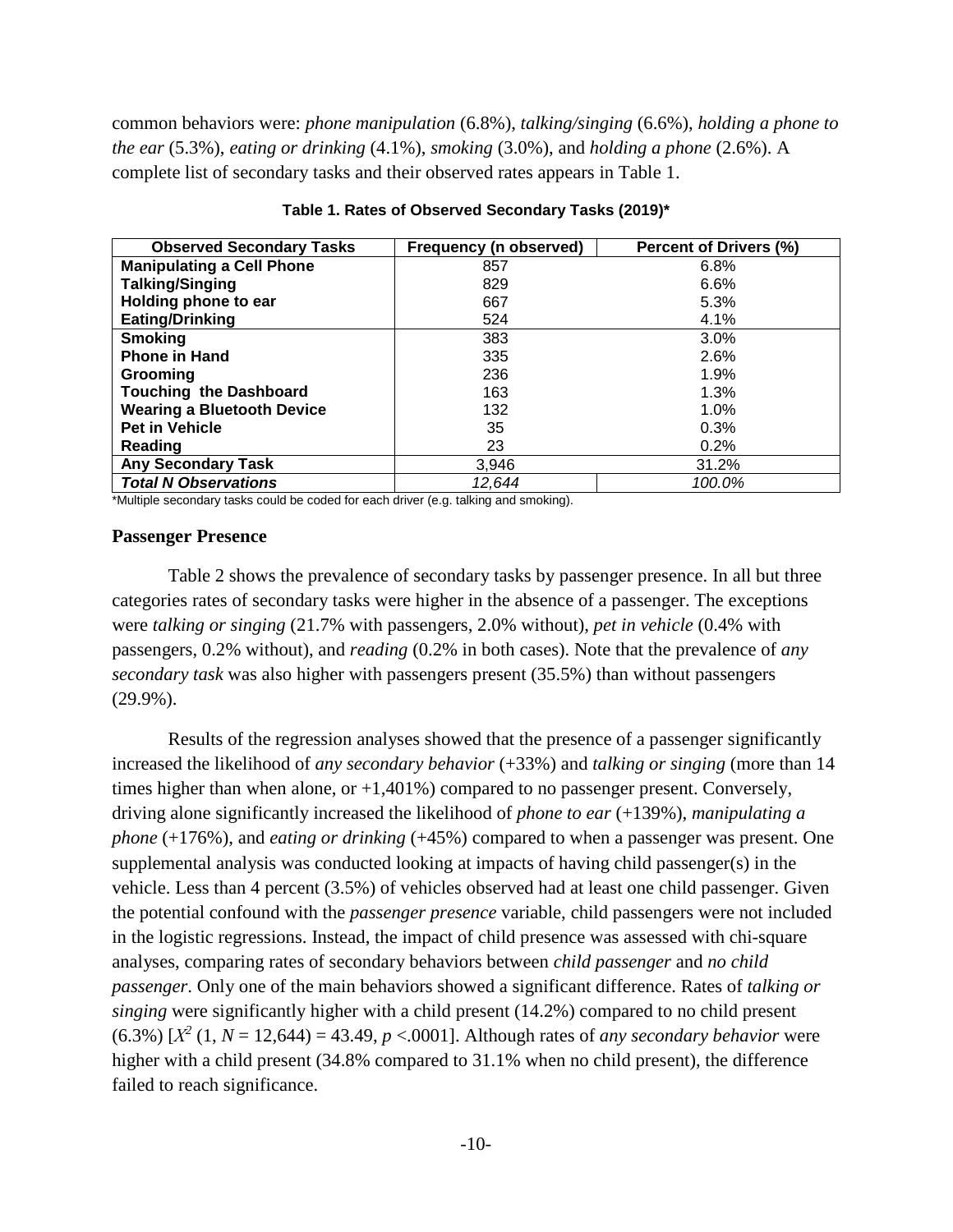| <b>Observed Secondary Tasks</b>   |        | <b>Passenger Present</b> |        | No Passenger |
|-----------------------------------|--------|--------------------------|--------|--------------|
|                                   | N obs. | $%$ obs.                 | N obs. | $%$ obs.     |
| <b>Manipulating a Cell Phone</b>  | 89     | $3.0\%$                  | 768    | 7.9%         |
| <b>Talking/Singing</b>            | 637    | 21.7%                    | 192    | 2.0%         |
| Holding phone to ear              | 76     | 2.6%                     | 591    | 6.1%         |
| Eating/Drinking                   | 90     | 3.1%                     | 434    | 4.5%         |
| <b>Smoking</b>                    | 74     | 2.5%                     | 309    | 3.2%         |
| <b>Phone in Hand</b>              | 72     | 2.5%                     | 263    | 2.7%         |
| <b>Touching the Dashboard</b>     | 25     | 0.9%                     | 138    | 1.4%         |
| Grooming                          | 32     | 1.1%                     | 204    | 2.1%         |
| <b>Wearing a Bluetooth Device</b> | 14     | 0.5%                     | 118    | 1.2%         |
| <b>Pet in Vehicle</b>             | 12     | $0.4\%$                  | 23     | 0.2%         |
| Reading                           | 5      | 0.2%                     | 18     | 0.2%         |
| <b>Any Secondary Task</b>         | 1,041  | 35.5%                    | 2,905  | 29.9%        |
| <b>Total N Observations</b>       | 2.933  | 100.0%                   | 9.711  | 100.0%       |

**Table 2. Rates of Observed Secondary Tasks by Passenger Presence (2019)**

Note: Multiple behaviors can be observed in a single driver and thus total may not match the sum of individual behaviors.

#### <span id="page-10-0"></span>**Traffic Situation**

Two traffic situations were examined: *stopped* at a signalized intersection, and *freeflowing* traffic. Rates of secondary tasks tended to be lower in free-flowing conditions. This was the case for 9 of the 11 categories listed in Table 3, noting that most differences are quite small. Rates of *any secondary task* were 27.3 percent in free-flow traffic, and 39.5 percent at signalized intersections. The binary logistic regressions indicate that being *stopped* at an intersection was associated with a significantly higher likelihood of *any secondary task* (+ 76%), *manipulating a cell phone* (+ 88%), *talking or singing* (+103%), and *eating or drinking* (+66%). Conversely, moving in free-flowing traffic was associated with significantly higher probability of observing drivers holding a *phone to ear* (+23%) when compared to drivers stopped at an intersection.

| Table 3. Observed Secondary Tasks by Traffic Situation (2019) |  |  |  |
|---------------------------------------------------------------|--|--|--|
|---------------------------------------------------------------|--|--|--|

| <b>Observed Secondary Tasks</b>   | <b>Intersection</b> |          |        | <b>Free Flowing</b> |
|-----------------------------------|---------------------|----------|--------|---------------------|
|                                   | N obs.              | $%$ obs. | N obs. | $%$ obs.            |
| <b>Manipulating a Cell Phone</b>  | 393                 | 9.8%     | 464    | 5.4%                |
| <b>Talking/Singing</b>            | 373                 | 9.3%     | 456    | 5.3%                |
| Holding phone to ear              | 189                 | 4.7%     | 478    | 5.5%                |
| <b>Eating/Drinking</b>            | 223                 | 5.5%     | 301    | 3.5%                |
| <b>Smoking</b>                    | 140                 | 3.5%     | 243    | 2.8%                |
| <b>Phone in Hand</b>              | 97                  | 2.4%     | 238    | 2.8%                |
| <b>Touching the Dashboard</b>     | 84                  | 2.1%     | 79     | 0.9%                |
| Grooming                          | 120                 | 3.0%     | 116    | 1.3%                |
| <b>Wearing a Bluetooth Device</b> | 76                  | 1.9%     | 56     | 0.6%                |
| <b>Pet in Vehicle</b>             | 16                  | 0.4%     | 19     | 0.2%                |
| Reading                           | 19                  | 0.5%     | 4      | 0.0%                |
| <b>Any Secondary Task</b>         | 1,588               | 39.5%    | 2,358  | 27.3%               |
| <b>Total N Observations</b>       | 4,022               | 100.0%   | 8.622  | 100.0%              |

Note: Multiple behaviors can be observed in a single driver and thus total may not match the sum of individual behaviors.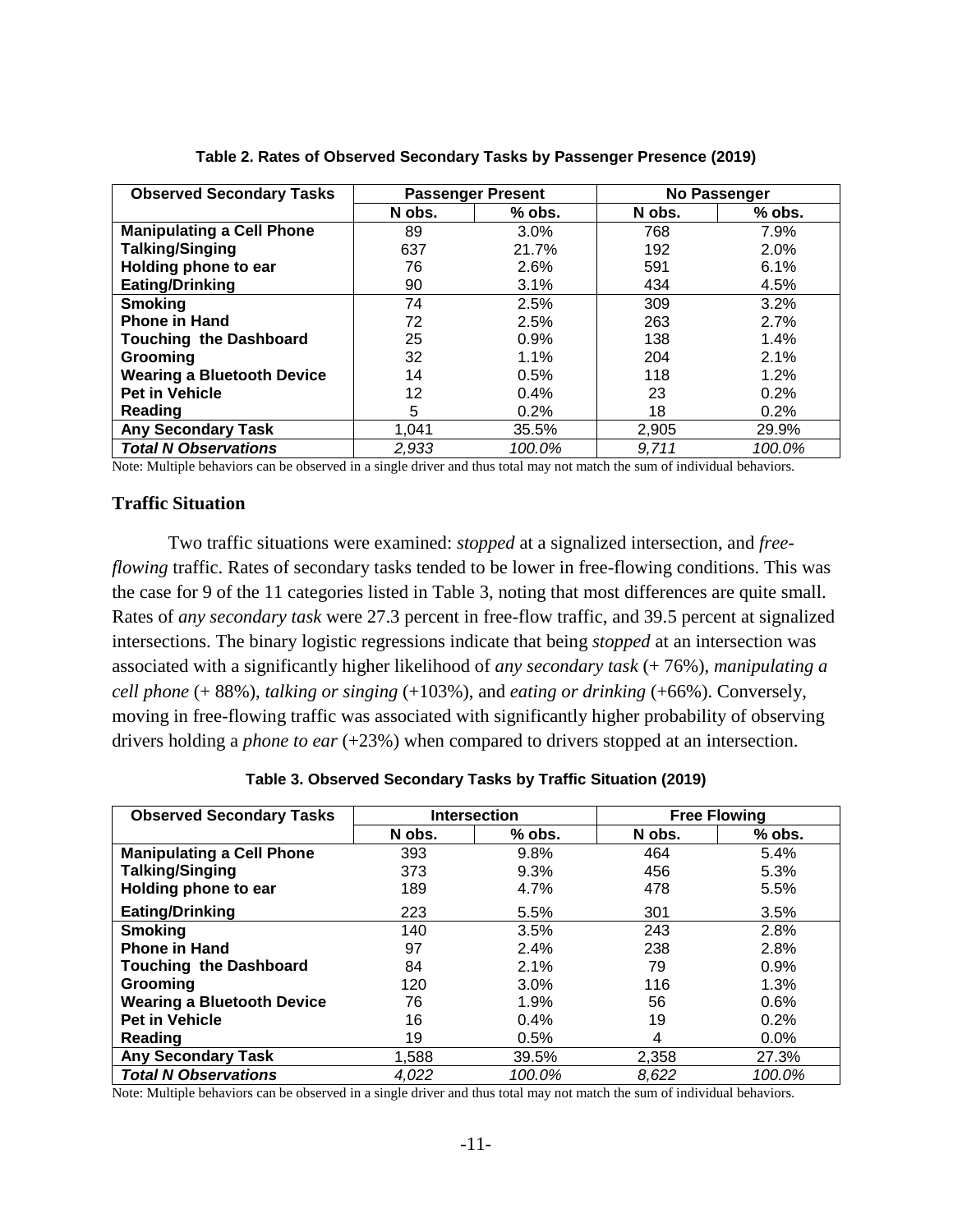#### <span id="page-11-0"></span>**Safety Coalition**

Observations were carried out in nine Safety Coalitions within the State of Louisiana: Acadiana, Capital Region, Central, New Orleans, Northeast, North Shore, Northwest, Southeast, and Southwest. Rates of observed secondary tasks by Safety Coalition are presented in Table 4. Occurrence of *any secondary task* was lowest in Central Louisiana (26.9%) and highest in Northeast Louisiana (39.2%). Note that, given the smaller sample size when split by safety coalition, only the most frequent secondary behaviors are reviewed in this table. Rates of *phone to ear* were highest in the Southwest Louisiana (7.9%) and lowest in the Capital Region (4.0%); rates of *phone manipulation* were highest in the Capital region (11.6%) and lowest in Central Louisiana (3.5%); rates of *talking/singing* were highest in Northeast Louisiana (15.4%) and lowest in Southwest Louisiana (4.2%); rates of *eating/drinking* were highest in the Capital Region (5.4%) and lowest in Southwest Louisiana (3.1%).

Southwest served as the base in the binary logistic regressions (i.e., all coalitions were compared to Southwest). Compared to Southwest, the likelihood of engaging in *any secondary behavior* was significantly higher in Acadiana (+21%), Capital Region (+67%), Northeast (+35%), North Shore (+57%), and Northwest (+50%). Likelihood of drivers holding *phone to ear* was significantly higher in Southwest than in Acadiana (+103%), the Capital Region (+105%), New Orleans Region (+59%), Northeast (+96%), North Shore (+69%), and South Central Louisiana (+90%). Compared to Southwest, probability of engaging in *phone manipulation* was significantly higher in Acadiana (+39%), and the Capital Region (+117%, or more than 2 times the rate of Southwest). Drivers in the Southwest however had a higher probability (+83%) of engaging in *phone manipulation* than drivers in Central Louisiana. Compared to Southwest, drivers in Central Louisiana (+82%), New Orleans Region (+62%), Northeast (+69%), Northshore (+341%), Northwest (+243%) and South Central Louisiana (+54%) had a higher likelihood of being observed *talking or singing*. Likelihood of being observed *eating or drinking* did not differ significantly across regions.

| <b>Observed Secondary</b><br><b>Tasks</b> | Acadiana | gion<br>pital<br>ِهِ<br>යි | 1<br><u>ra</u><br>Centr | <b>Orleans</b><br>New | Northeast | <b>Shore</b><br><b>North</b> | Northwest | Centra<br>South | Southwest |
|-------------------------------------------|----------|----------------------------|-------------------------|-----------------------|-----------|------------------------------|-----------|-----------------|-----------|
| <b>Manipulate Cell Phone</b>              | 7.1%     | 11.6%                      | 3.5%                    | 7.2%                  | 7.3%      | 6.5%                         | 6.0%      | 4.1%            | 5.7%      |
| <b>Talking/Singing</b>                    | 5.3%     | 4.9%                       | 7.2%                    | 6.3%                  | 15.4%     | 6.1%                         | 10.4%     | 5.7%            | 4.2%      |
| Holding phone to ear                      | 4.3%     | 4.0%                       | 6.3%                    | 5.5%                  | 5.2%      | 4.3%                         | 6.6%      | 4.7%            | 7.9%      |
| <b>Eating/Drinking</b>                    | 4.5%     | 5.4%                       | 3.3%                    | 3.8%                  | 4.4%      | 4.4%                         | 3.9%      | 4.1%            | 3.1%      |
| <b>Any Secondary Task</b>                 | 29.6%    | 39.0%                      | 26.9%                   | 28.3%                 | 39.2%     | 31.6%                        | 35.2%     | 27.6%           | 27.3%     |
| <b>Total N Observations</b>               | 1,635    | 1,698                      | 947                     | 2.195                 | 618       | 1,694                        | 1.115     | 1,469           | 1,273     |

**Table 4. Observed Secondary Tasks by Safety Coalition (2019)**

Note: Multiple behaviors can be observed in a single driver and thus totals may not add up to 100%.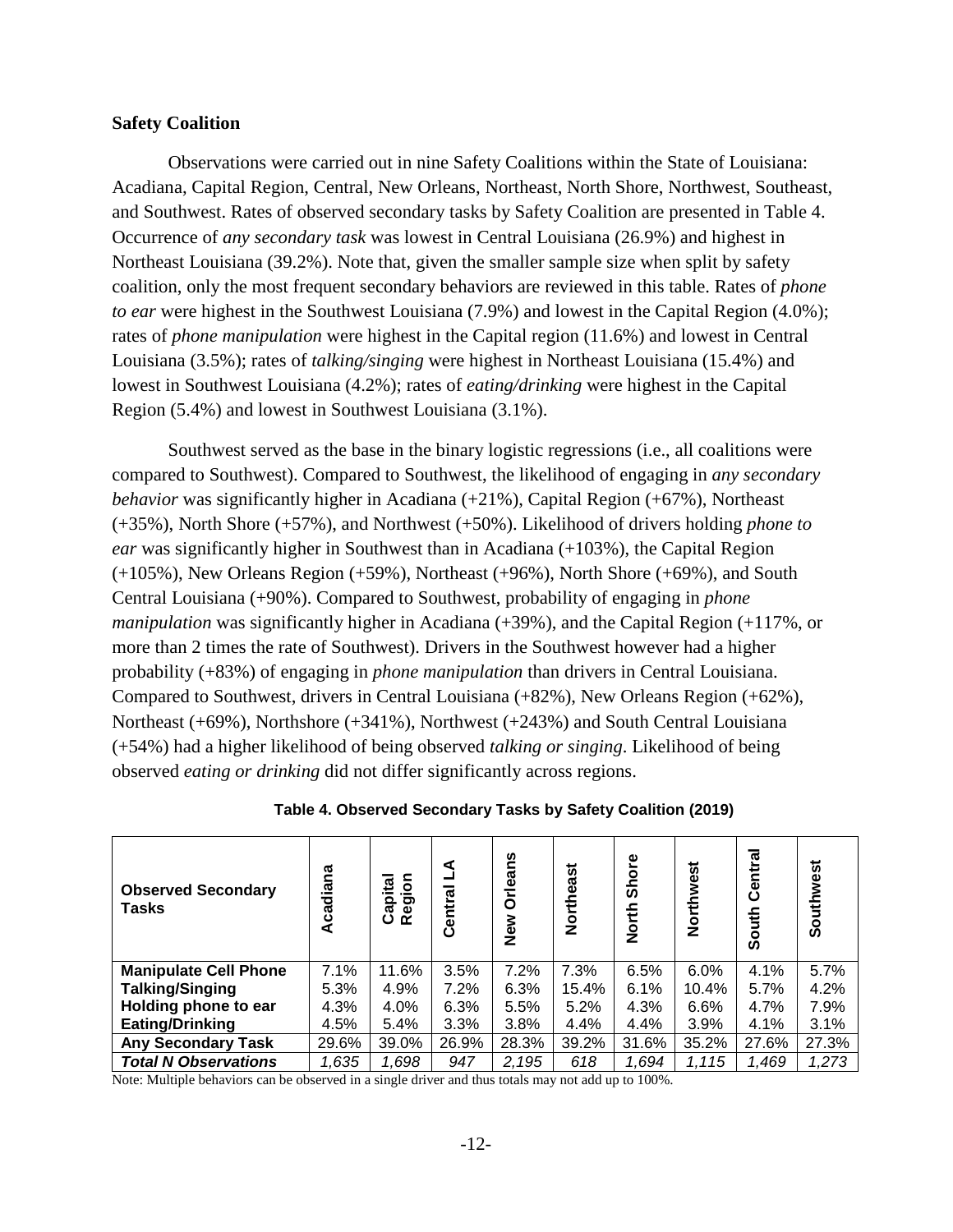## <span id="page-12-0"></span>**Sex of Driver**

Table 5 shows the rates of secondary task by sex of driver. Ten of the 11 categories of secondary task showed higher incidence for female drivers and one (smoking) showed higher incidence for male drivers. Overall, occurrence of *any secondary task* was higher in female drivers (34.3%) than male drivers (28.7%). Alongside *any secondary task*, the four most commonly observed behaviors were investigated: 1) *phone to ear*, 2) *phone manipulation,* 3) *talking or singing*, and 4) *eating or drinking*. The binary logistic regressions indicated that *female* drivers had a significantly higher probability of being observed engaging in *any secondary behavior*  $(+23%)$ , *talking or singing*  $(+32%)$ , and *phone to ear*  $(+41%)$ . The main effect of sex was not significant for *phone manipulation* or *eating or drinking*.

| <b>Secondary Task</b>             |        | <b>Male</b> | <b>Female</b> |          |  |
|-----------------------------------|--------|-------------|---------------|----------|--|
|                                   | N obs. | % obs.      | N obs.        | $%$ obs. |  |
| <b>Manipulating a Cell Phone</b>  | 433    | 6.2%        | 424           | 7.4%     |  |
| <b>Talking/Singing</b>            | 418    | $6.0\%$     | 411           | 7.2%     |  |
| Holding phone to ear              | 319    | 4.6%        | 348           | 6.1%     |  |
| <b>Eating/Drinking</b>            | 266    | 3.8%        | 258           | 4.5%     |  |
| <b>Smoking</b>                    | 241    | 3.5%        | 142           | 2.5%     |  |
| <b>Phone in Hand</b>              | 144    | 2.1%        | 191           | 3.3%     |  |
| <b>Touching the Dashboard</b>     | 80     | 1.2%        | 83.           | 1.5%     |  |
| Grooming                          | 93     | 1.3%        | 143           | 2.5%     |  |
| <b>Wearing a Bluetooth Device</b> | 72     | 1.0%        | 60            | 1.1%     |  |
| <b>Pet in Vehicle</b>             | 16     | 0.2%        | 19            | 0.3%     |  |
| Reading                           | 10     | 0.1%        | 13            | 0.2%     |  |
| <b>Any Secondary Task</b>         | 1,988  | 28.7%       | 1,958         | 34.3%    |  |
| <b>Total N Observations</b>       | 6,936  | 100.0%      | 5,707         | 100.0%   |  |

**Table 5. Observed Secondary Tasks by Sex of Driver (2019)**

Note: multiple behaviors can be observed in a single driver thus totals may not add up to 100%.

## <span id="page-12-1"></span>**Estimated Driver Age**

Observers recorded estimated driver age based on three age groups: 16 to 25, 26 to 59, and 60 and over. Overall rates of secondary tasks by age group are shown in Table 6. Seven of the 11 categories of secondary tasks showed higher incidence for drivers aged 16 to 25; three showed a higher rate for drivers 26 to 59. Overall, the occurrence of *any secondary task* was higher among drivers with an estimated age of 16-25 (38.8%), followed by drivers with an estimated age of 26-59 (32.3%), and estimated age of 60 or older (19.6%).

As was the case in previous sections, only the 4 most commonly observed behaviors were investigated further. Analyses also included comparisons for *any secondary task*.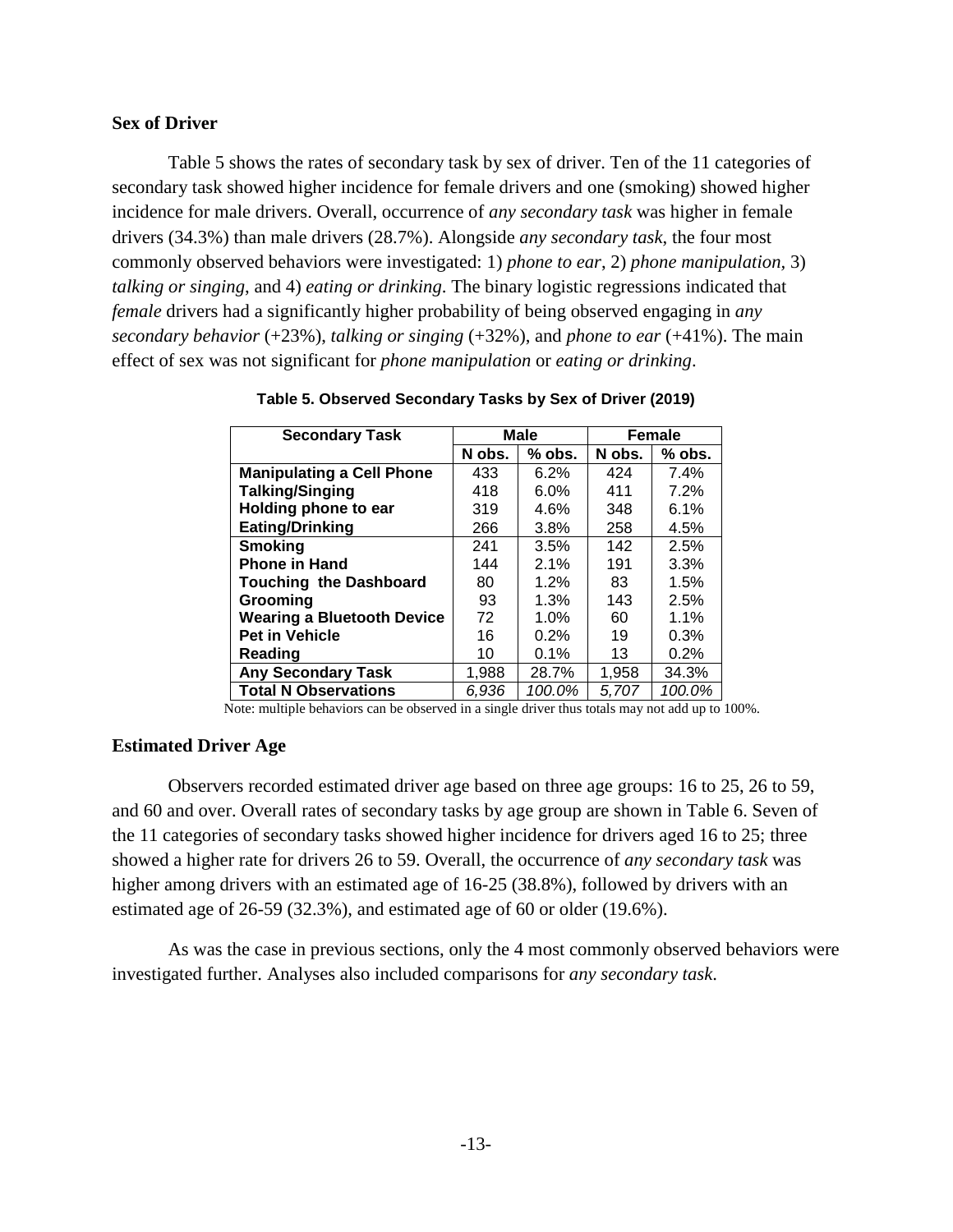| <b>Secondary Task</b>             |        | 16-25    |        | 26-59   | $60+$  |          |
|-----------------------------------|--------|----------|--------|---------|--------|----------|
|                                   | N obs. | $%$ obs. | N obs. | % obs.  | N obs. | $%$ obs. |
| <b>Manipulating a Cell Phone</b>  | 248    | 11.3%    | 568    | 6.9%    | 41     | 1.9%     |
| <b>Talking/Singing</b>            | 159    | 7.2%     | 538    | 6.5%    | 131    | $6.0\%$  |
| Holding phone to ear              | 129    | 5.9%     | 481    | 5.8%    | 57     | 2.6%     |
| <b>Eating/Drinking</b>            | 102    | 4.6%     | 361    | $4.4\%$ | 61     | 2.8%     |
| <b>Smoking</b>                    | 65     | 3.0%     | 257    | 3.1%    | 61     | 2.8%     |
| <b>Phone in Hand</b>              | 93     | 4.2%     | 223    | 2.7%    | 19     | 0.9%     |
| <b>Touching the Dashboard</b>     | 25     | 1.1%     | 111    | 1.3%    | 27     | 1.2%     |
| Grooming                          | 54     | 2.5%     | 153    | 1.9%    | 29     | 1.3%     |
| <b>Wearing a Bluetooth Device</b> | 26     | $1.2\%$  | 93     | $1.1\%$ | 12     | 0.5%     |
| <b>Pet in Vehicle</b>             | 3      | $0.1\%$  | 18     | $0.2\%$ | 14     | $0.6\%$  |
| Reading                           | 2      | 0.1%     | 19     | 0.2%    | 2      | 0.1%     |
| <b>Any Secondary Task</b>         | 851    | 38.8%    | 2,665  | 32.3%   | 428    | 19.6%    |
| <b>Total N Observations</b>       | 2,196  | 100.0%   | 8.258  | 100.0%  | 2.183  | 100.0%   |

**Table 6. Observed Secondary Tasks by Age of Driver (2019)**

Note: Multiple behaviors can be observed in a single driver and thus totals may not add up to 100%.

The youngest age group (16-25) served as the base in the binary logistic regressions. Compared to drivers aged 26-59, drivers 16-25 showed significantly higher probability of being observed engaging in secondary tasks for two behaviors: *any secondary task* (+32%) and *phone manipulation* (+73%). Compared to drivers 60+, drivers aged 16-25 had a higher probability of being observed engaging in *any secondary task* (+156%), *manipulating a cell phone* (more than 65x the rate, +520%), *phone to ear* (+109%), and *eating or drinking* (+60%).

*Eating or drinking* showed no difference across the two youngest age groups and t*alking or singing* showed no significant differences across age groups.

## <span id="page-13-0"></span>**Driver Race**

Observers recorded the race of drivers (White, Black, Other). Overall rates of secondary task by driver race are shown in Table 7. White drivers served as the base in the binary logistic regression. Overall, occurrence of *any secondary* task was higher in African-American drivers (36.1%) than in White drivers (29.8%) and Other drivers (26.9%). The four most commonly observed behaviors and *any secondary task* were investigated further: 1) *phone to ear*, 2) *phone manipulation, 3) talking or singing*, and 4) *eating or drinking*. The binary logistic regressions indicated that White drivers had a significantly higher probability of being observed engaging in *any secondary behavior* (+30%) than Other drivers. Compared to White drivers, African-American drivers had a significantly higher probability of being observed engaging in *any secondary behavior* (+21%), *manipulating a cell phone* (+38%), and *phone to ear* (+20%). The comparison of White drivers to Other drivers did not reach significance for *phone manipulation*  and holding *phone to ear*. The main effect of race was not significant for *talking or singing* or *eating or drinking.*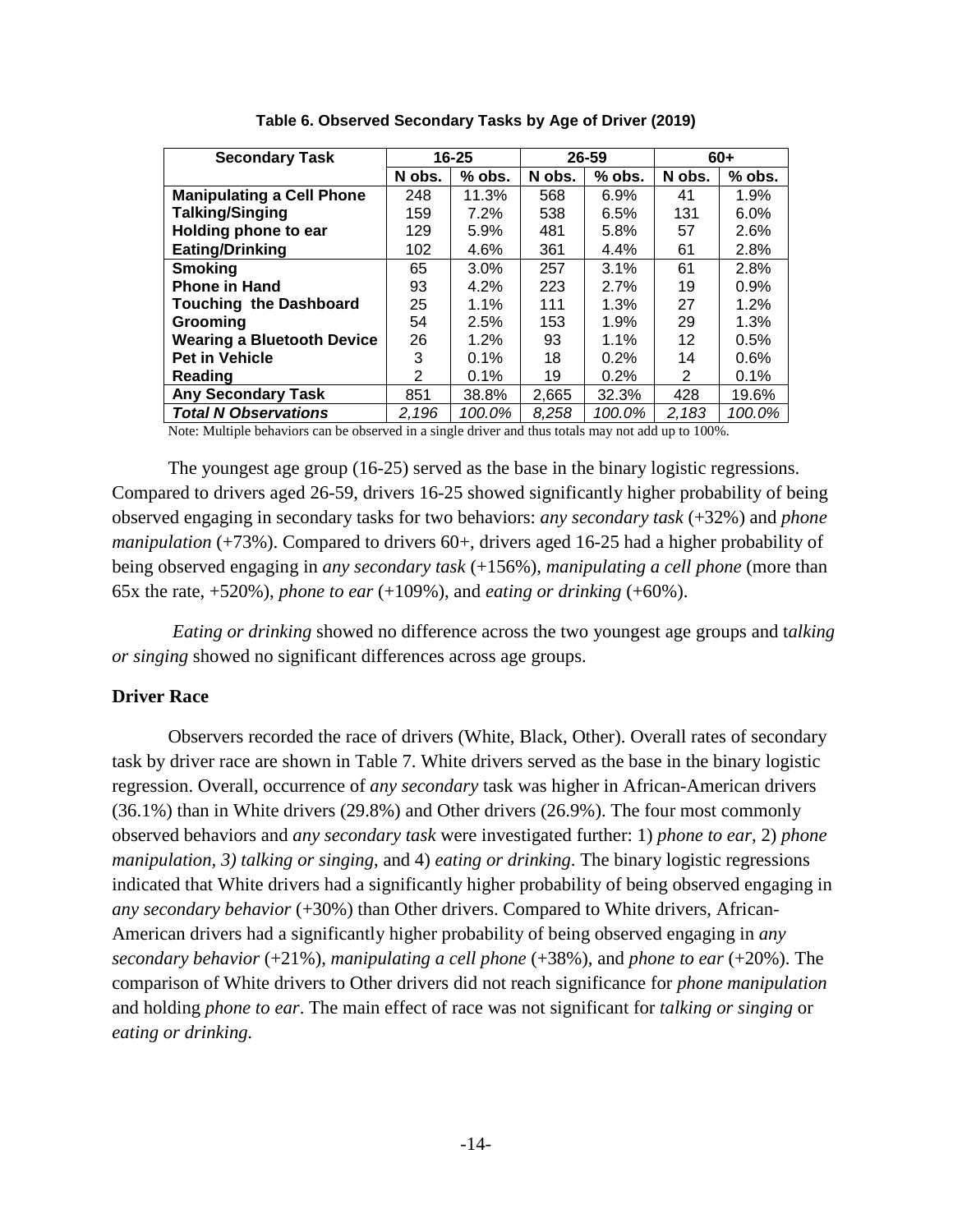| <b>Secondary Task</b>             |        | White    |        | <b>Black</b> | Other  |          |
|-----------------------------------|--------|----------|--------|--------------|--------|----------|
|                                   | N obs. | $%$ obs. | N obs. | $%$ obs.     | N obs. | $%$ obs. |
| <b>Manipulating a Cell Phone</b>  | 518    | 6.0%     | 288    | $9.0\%$      | 51     | 6.2%     |
| <b>Talking/Singing</b>            | 529    | 6.1%     | 245    | $7.7\%$      | 55     | 6.7%     |
| Holding phone to ear              | 445    | 5.2%     | 189    | 5.9%         | 33     | 4.0%     |
| <b>Eating/Drinking</b>            | 341    | 3.9%     | 155    | 4.9%         | 28     | 3.4%     |
| <b>Smoking</b>                    | 282    | 3.3%     | 85     | 2.7%         | 16     | 1.9%     |
| <b>Phone in Hand</b>              | 188    | 2.2%     | 131    | 4.1%         | 16     | 1.9%     |
| <b>Touching the Dashboard</b>     | 117    | 1.4%     | 38     | 1.2%         | 8      | 1.0%     |
| Grooming                          | 179    | 2.1%     | 44     | 1.4%         | 13     | 1.6%     |
| <b>Wearing a Bluetooth Device</b> | 70     | 0.8%     | 53     | 1.7%         | 9      | 1.1%     |
| <b>Pet in Vehicle</b>             | 31     | $0.4\%$  | 3      | 0.1%         |        | $0.1\%$  |
| Reading                           | 14     | 0.2%     | 8      | 0.3%         |        | 0.1%     |
| <b>Any Secondary Task</b>         | 2,573  | 29.8%    | 1,152  | 36.1%        | 221    | 26.9%    |
| <b>Total N Observations</b>       | 8.635  | 100.0%   | 3.187  | 100.0%       | 822    | 100.0%   |

**Table 7. Observed Secondary Tasks by Race of Driver (2019)**

Note: Multiple behaviors can be observed in a single driver and thus totals may not add up to 100%.

## <span id="page-14-0"></span>**Vehicle Type**

Overall rates of secondary task by vehicle type are shown in Table 8. Overall, occurrence of *any secondary task* was highest in van drivers (34.4%), followed by car drivers (32.6%), SUV drivers (32.4%), and pickup truck drivers (27.8%). The four most commonly observed behaviors were investigated further: 1) *phone to ear*, 2) *phone manipulation*, 3) *talking or singing*, and 4) *eating or drinking*. Analyses also included comparisons for *any secondary task.* 

| <b>Secondary Task</b>            | Car               |        | <b>Pick Up</b> |        | <b>SUV</b> |        | Van            |        |
|----------------------------------|-------------------|--------|----------------|--------|------------|--------|----------------|--------|
|                                  | N                 | %      | N              | %      | N          | %      | N              | %      |
|                                  | obs.              |        | obs.           |        | obs.       |        | obs.           |        |
| <b>Manipulating a Cell Phone</b> | 414               | 7.9%   | 216            | 5.8%   | 184        | 6.1%   | 43             | 6.9%   |
| <b>Talking/Singing</b>           | 341               | 6.5%   | 208            | 5.6%   | 234        | 7.7%   | 46             | 7.4%   |
| Holding phone to ear             | 245               | 4.7%   | 194            | 5.2%   | 190        | 6.3%   | 38             | 6.1%   |
| <b>Eating/Drinking</b>           | 239               | 4.6%   | 146            | 3.9%   | 119        | 3.9%   | 20             | 3.2%   |
| <b>Smoking</b>                   | 156               | 3.0%   | 128            | 3.4%   | 79         | 2.6%   | 20             | 3.2%   |
| <b>Phone in Hand</b>             | 162               | 3.1%   | 71             | 1.9%   | 85         | 2.8%   | 17             | 2.7%   |
| <b>Touching the Dashboard</b>    | 65                | 1.2%   | 48             | 1.3%   | 38         | 1.3%   | 12             | 1.9%   |
| Grooming                         | 113               | 2.2%   | 43             | 1.1%   | 66         | 2.2%   | 14             | 2.2%   |
| <b>Wearing a Bluetooth</b>       | 69                | 1.3%   | 26             | 0.7%   | 26         | 0.9%   | 11             | 1.8%   |
| <b>Device</b>                    |                   |        |                |        |            |        |                |        |
| <b>Pet in Vehicle</b>            | 14                | 0.3%   | 9              | 0.2%   | 11         | 0.4%   | 1              | 0.2%   |
| Reading                          | $12 \overline{ }$ | 0.2%   | 5              | 0.1%   | 4          | 0.1%   | $\overline{2}$ | 0.3%   |
| <b>Any Secondary Task</b>        | 1,709             | 32.6%  | 1,042          | 27.8%  | 980        | 32.4%  | 215            | 34.4%  |
| <b>Total N Observations</b>      | 5,246             | 100.0% | 3.744          | 100.0% | 3.029      | 100.0% | 625            | 100.0% |

#### **Table 8. Observed Secondary Tasks by Vehicle Type (2019)**

Note: Multiple behaviors can be observed in a single driver and thus totals may not add up to 100%

Drivers of cars served as the base in the binary logistic regressions. Of the five analyses, only *phone to ear* showed a significant effect based on vehicle type. Compared to cars, drivers of pickup trucks (+28%), SUVs (+30%) and vans (+51%) had a significantly higher probability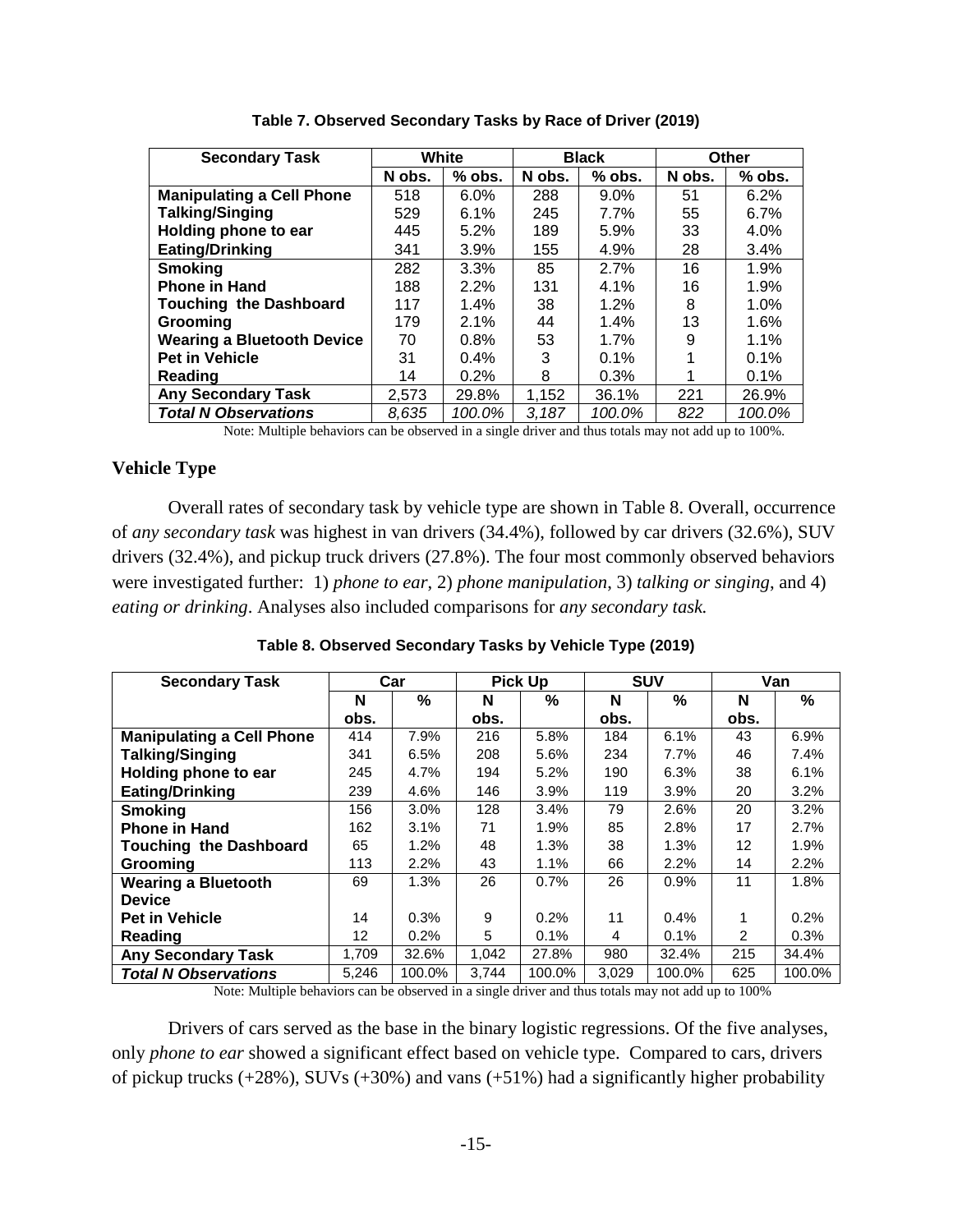of being observed holding a *phone to ear*. No other behavior showed a significant main effect based on vehicle type.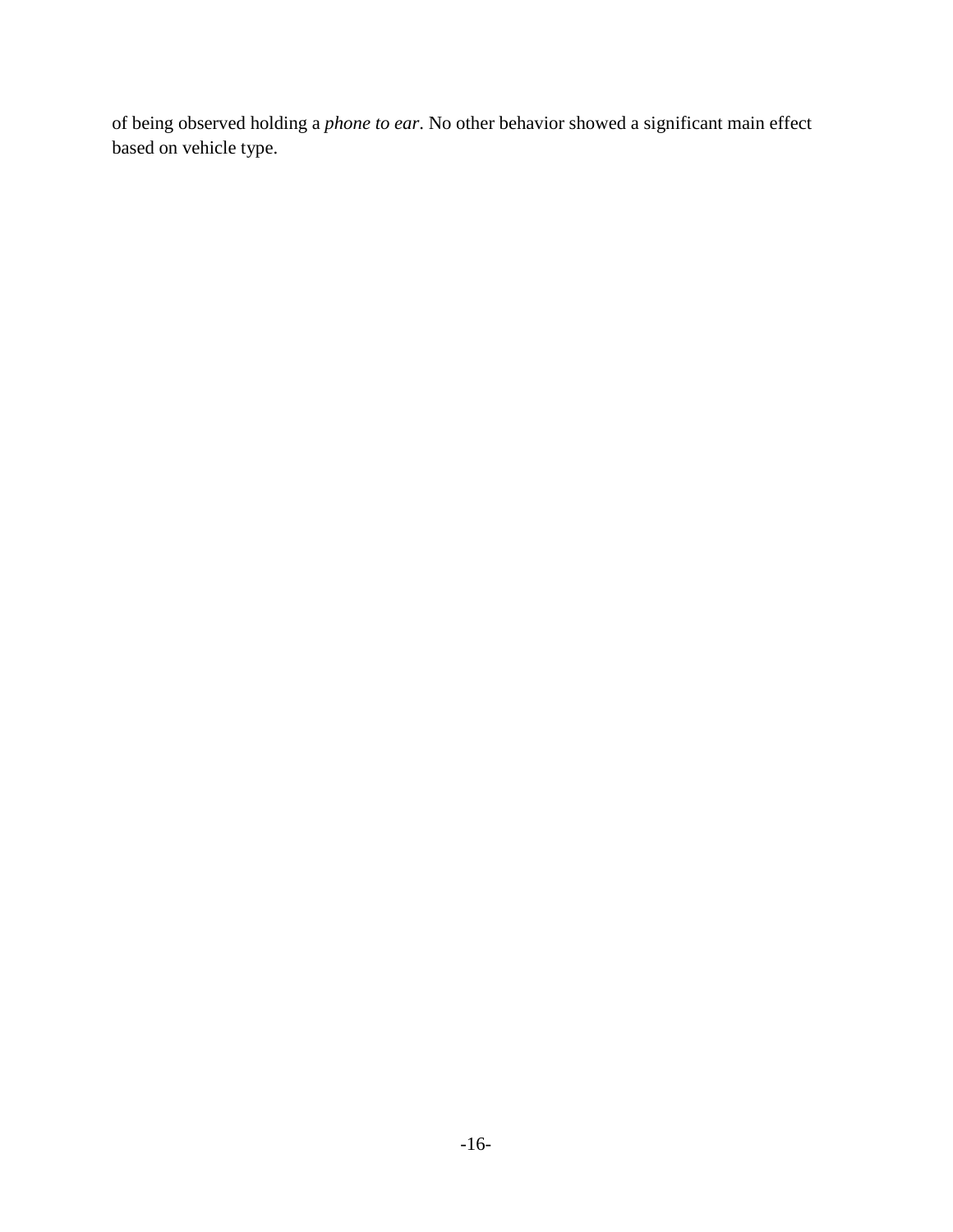### **IV. DISCUSSION**

<span id="page-16-0"></span>The main objective of this project was to assess the presence of a variety of secondary behaviors. Overall results suggest that close to a third of Louisiana drivers engage in some sort of secondary task while driving. The behaviors are more prevalent when drivers are stopped at an intersection than when they are in free-flowing traffic. This suggests that drivers may adjust their behavior to the demands of the roadway situation, perhaps "saving" the distraction to the safer condition (i.e. stopped at an intersection). The higher prevalence of distracting behavior at intersections was observed for *phone manipulation*, *talking or singing*, *eating or drinking,* and the general *any secondary task*. However, rates of holding a *phone to ear* were higher for moving drivers than for stopped drivers.

Overall, the presence of a passenger was associated with higher prevalence of secondary behaviors, but looking at specific behaviors suggests that this effect was driven by the *talking/singing* behavior. Indeed, rates of *talking/singing* were up to fourteen times higher when a passenger was present. In contrast, rates of holding a *phone to ear*, *manipulating* a phone, and *eating or drinking* were elevated when a driver was alone in the vehicle.

Perhaps not surprisingly, younger drivers (age 16 to 25) were more likely to engage in secondary behaviors than their older counterparts. Analyses on specific behaviors showed that the drivers aged 16 to 25 were most likely to engage in *any secondary behavior* and *phone manipulation* compared to older drivers. Younger drivers also showed significantly higher likelihood of *eating/drinking* and holding a *phone to ear* than drivers ages 60 and older.

Results indicate that female drivers are more likely to engage in secondary behaviors than male drivers. Specific behaviors showed this to be the case for *any secondary behavior*, holding a *phone to ear*, and *talking/singing*. Male and female drivers were equally likely to be observed *manipulating* a phone or *eating or drinking*.

Observations of driver race further showed that overall occurrences of *any secondary task* were higher among African-American drivers. They also showed that White drivers had a significantly higher probability of *any secondary behavior* than those drivers marked Other. African-American drivers had a higher probability than White drivers of *any secondary behavior, manipulating a cell phone*, and holding a *phone to ear.*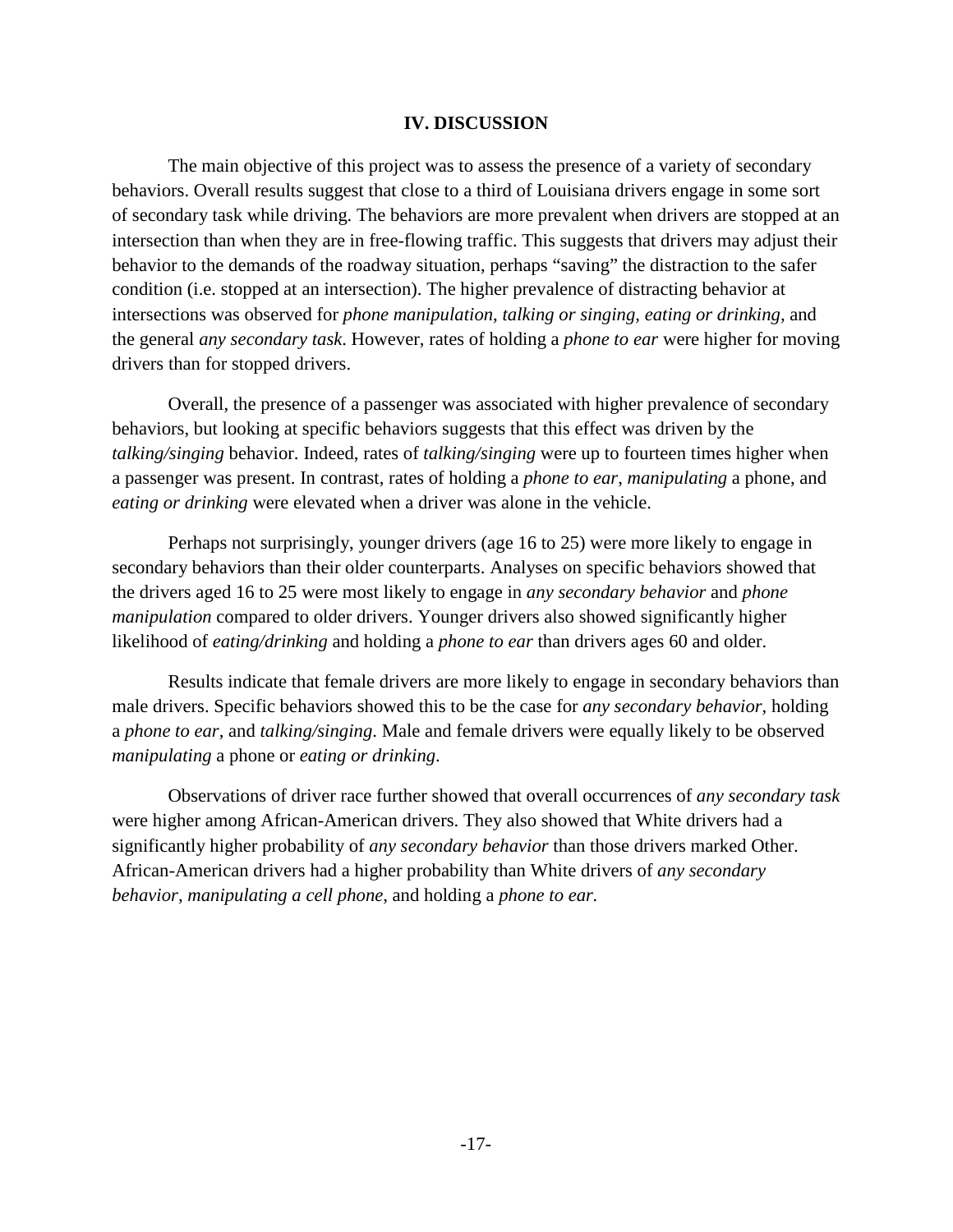<span id="page-17-0"></span>

|                                      | <b>Any Secondary Task</b>  | <b>Phone Manipulation</b>  | <b>Talking or Singing</b>   | <b>Phone to Ear</b>       | <b>Eating or Drinking</b> |
|--------------------------------------|----------------------------|----------------------------|-----------------------------|---------------------------|---------------------------|
| <b>Safety Coalition</b>              | $\chi^2$ =102.65, p<0.0001 | $\chi^2$ =89.19, p< 0.001  | $\chi^2$ =120.91, p< 0.0001 | $\chi^2$ =35.81, p<0.0001 | No main effect            |
| <b>Acadiana vs. Southwest</b>        | 1.21 [1.02, 1.43]          | 1.39 [1.02, 1.90]          |                             | $0.49$ [0.36, 0.68]       |                           |
| <b>Capital Region vs. Southwest</b>  | 1.67 [1.42, 1.96]          | 2.17 [1.62, 2.89]          |                             | $0.49$ [0.35, 0.67]       |                           |
| <b>Central vs. Southwest</b>         |                            | $0.55$ [0.36,0.84]         | 1.82 [1.22, 2.70]           |                           |                           |
| <b>New Orleans vs. Southwest</b>     |                            |                            | 1.62 [1.15, 2.29]           | $0.63$ [0.47, 0.84]       |                           |
| Northeast vs. Southwest              | 1.35 [1.15, 1.59]          |                            | 1.69 [1.18, 2.41]           | $0.51$ [0.37, 0.70]       |                           |
| North Shore vs. Southwest            | 1.57 [1.27, 1.93]          |                            | 4.41 [3.01, 6.46]           | $0.59$ [0.39, 0.90]       |                           |
| Northwest vs. Southwest              | 1.50 [1.26, 1.80]          |                            | 3.43 [2.40, 4.91]           |                           |                           |
| South Central vs. Southwest          |                            |                            | 1.54 [1.06, 2.23]           | $0.53$ [0.38, 0.73]       |                           |
| Sex                                  | $\chi^2$ =22.12, p<0.0001  | No main effect             | $\chi^2$ =10.04, p=0.002    | $\chi^2$ =13.63, p<0.0001 | No main effect            |
| Female vs. Male                      | 1.24 [1.13, 1.35]          |                            | 1.32 [1.11, 1.56]           | 1.41 [1.18, 1.69]         |                           |
| Age                                  | $\chi^2$ =176.60, p<0.0001 | $\chi^2$ =118.58, p<0.0001 | No main effect              | $\chi^2$ =30.26, p<0.0001 | $\chi^2$ =10.09, p=0.006  |
| 26-59 vs. 16-25                      | $0.76$ [0.69, 0.84]        | $0.58$ [0.49, 0.68]        |                             |                           |                           |
| 60+ vs. 16-25                        | $0.39$ [0.34, 0.45]        | $0.16$ [0.12, 0.23]        |                             | $0.48$ [0.35, 0.66]       | $0.62$ [0.45, 0.87]       |
| Race                                 | $\chi^2$ =31.74, p<0.0001  | $\chi^2$ =17.83, p<0.0001  | No main effect              | $\chi^2$ =6.94, p=0.031   | No main effect            |
| <b>Black vs. White</b>               | 1.21 [1.10. 1.32]          | 1.38 [1.17, 1.62]          |                             | 1.21 [1.00, 1.45]         |                           |
| Other vs. White                      | $0.77$ [0.65, 0.91]        |                            |                             |                           |                           |
| <b>Vehicle Type</b>                  | No main effect             | No main effect             | No main effect              | $\chi^2$ =10.14, p=0.017  | No main effect            |
| Pickup vs. Car                       |                            |                            |                             | $1.28$ [1.03, 1.61]       |                           |
| SUV vs. Car                          |                            |                            |                             | 1.30 [1.06, 1.59]         |                           |
| Van vs. Car                          |                            |                            |                             | 1.51 [1.05, 2.16]         |                           |
| <b>Passenger Presence</b>            | $\chi^2$ =38.84, p=0.0001  | $\chi^2$ =77.10, p<0.0001  | $\chi^2$ =952.28, p<0.0001  | $\chi^2$ =48.92, p<0.0001 | $\chi^2$ =9.99, p=0.002   |
| Passenger vs. No Passenger           | 1.33 [1.22, 1.46]          | $0.36$ [0.29, 0.46]        | 15.01 [12.63, 17.82]        | 0.42 [0.33, 0.53]         | $0.69$ [0.55, 0.87]       |
| <b>Traffic Situation</b>             | $\chi^2$ =182.33, p<0.0001 | $\chi^2$ =71.85, p<.0001   | $\chi^2$ =75.35, p<0.0001   | $\chi^2$ =5.35, p=0.021   | $\chi^2$ =29.89, p<0.0001 |
| <b>Intersection vs. Free-flowing</b> | 1.76 [1.62, 1.91]          | 1.88 [1.62, 2.17]          | 2.03 [1.73. 2.38]           | $0.81$ [0.68, 0.97]       | 1.66 [1.38, 1.99]         |
|                                      |                            |                            |                             |                           |                           |

| <b>Appendix. A. Logistic Regressions Table of Results</b> |  |  |  |
|-----------------------------------------------------------|--|--|--|
|                                                           |  |  |  |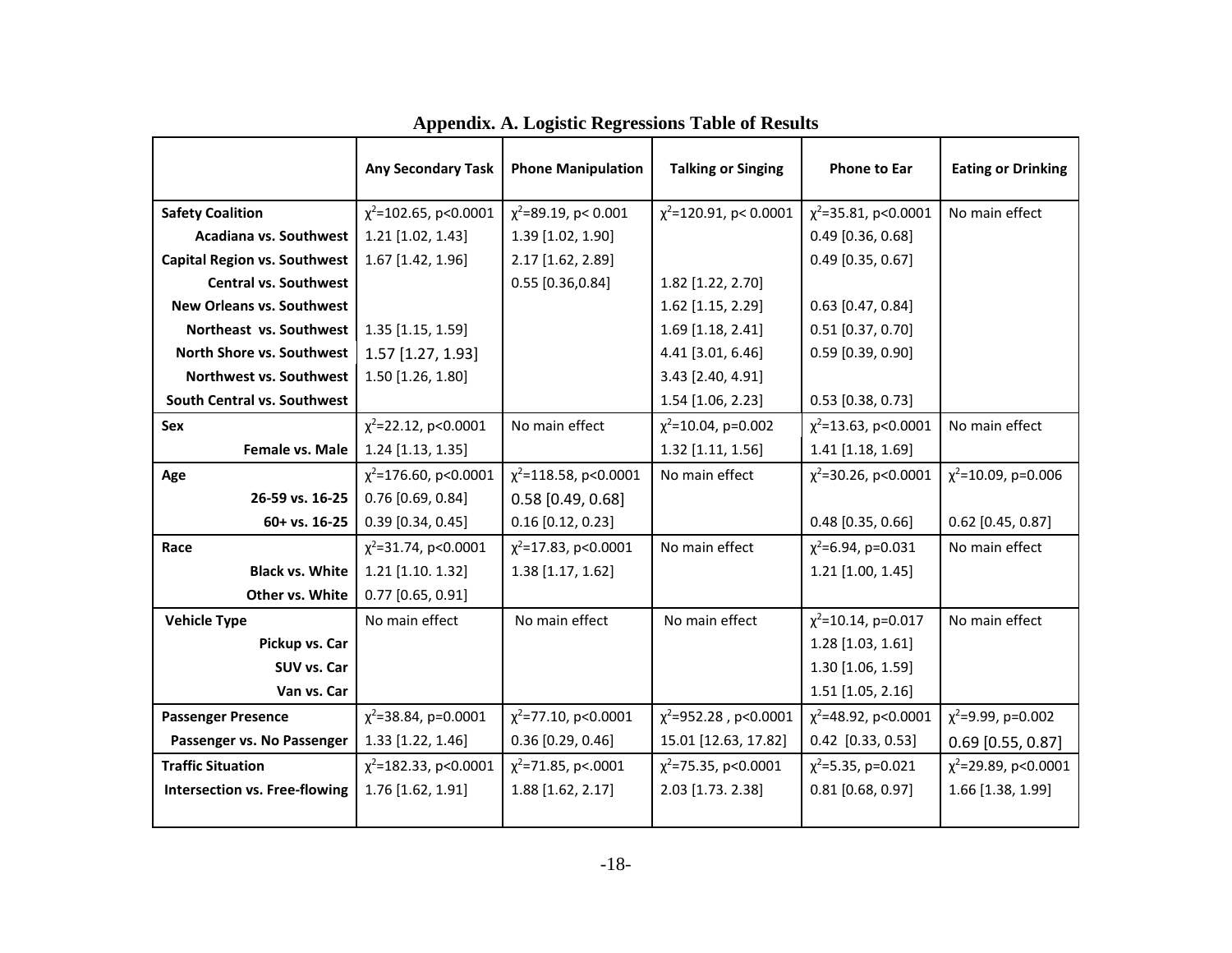| <b>Secondary</b>                                                   |                                                                                                                                                                                                                                    |
|--------------------------------------------------------------------|------------------------------------------------------------------------------------------------------------------------------------------------------------------------------------------------------------------------------------|
| behavior                                                           | <b>Operational definition</b>                                                                                                                                                                                                      |
| Talking on phone<br>(Phone to Ear)                                 | Holding cellphone to ear or between head and shoulder; or talking while<br>holding cellphone at or above steering wheel midline.                                                                                                   |
| Manipulating hand-<br>held cellphone<br>(Text/Surf/Dial)           | Manually interacting with cellphone. Excludes looking at cellphone in mount<br>or other storage location.                                                                                                                          |
| Holding cellphone<br>(In hand, not using)                          | Holding but not manually interacting with cellphone in hand. Excludes holding<br>related to conversation or when device is resting on lap out of driver's hand.                                                                    |
| <b>Wearing Bluetooth</b><br>earpiece or headset<br>with microphone | Wearing headset with microphone or visible earpiece.                                                                                                                                                                               |
| Manipulating in-<br>vehicle system<br>(Dashboard Touch)            | Touching radio, climate control, embedded touchscreen display, or other<br>controls located in center console. Excludes operating stalks or buttons on<br>steering wheel.                                                          |
| Talking or singing                                                 | Driver's lips moving and appearing to form words.                                                                                                                                                                                  |
| Eating or drinking                                                 | Holding or consuming food or beverage.                                                                                                                                                                                             |
| Smoking                                                            | Lighting/extinguishing/holding/smoking cigarette, cigar, or other smoking<br>implement.                                                                                                                                            |
| Grooming                                                           | Shaving, brushing, or flossing teeth; combing hair; applying makeup; nose<br>picking. Excludes stroking face or hair twirling (i.e., casual/habitual<br>behaviors).                                                                |
| Reading                                                            | Reading print material (looking at newspaper, map, book, etc.), adjusting sun<br>visor, putting on sunglasses, holding other non-electronic objects in hand (e.g.,<br>spray bottle), and all other observable secondary behaviors. |
| Pet In Vehicle                                                     | Any animal seen inside the vehicle.                                                                                                                                                                                                |
| Number of<br>Passengers                                            | Number of passengers present in vehicle.                                                                                                                                                                                           |

# <span id="page-18-0"></span>**Appendix B. Operational Definitions of Observed Driver Secondary Behaviors**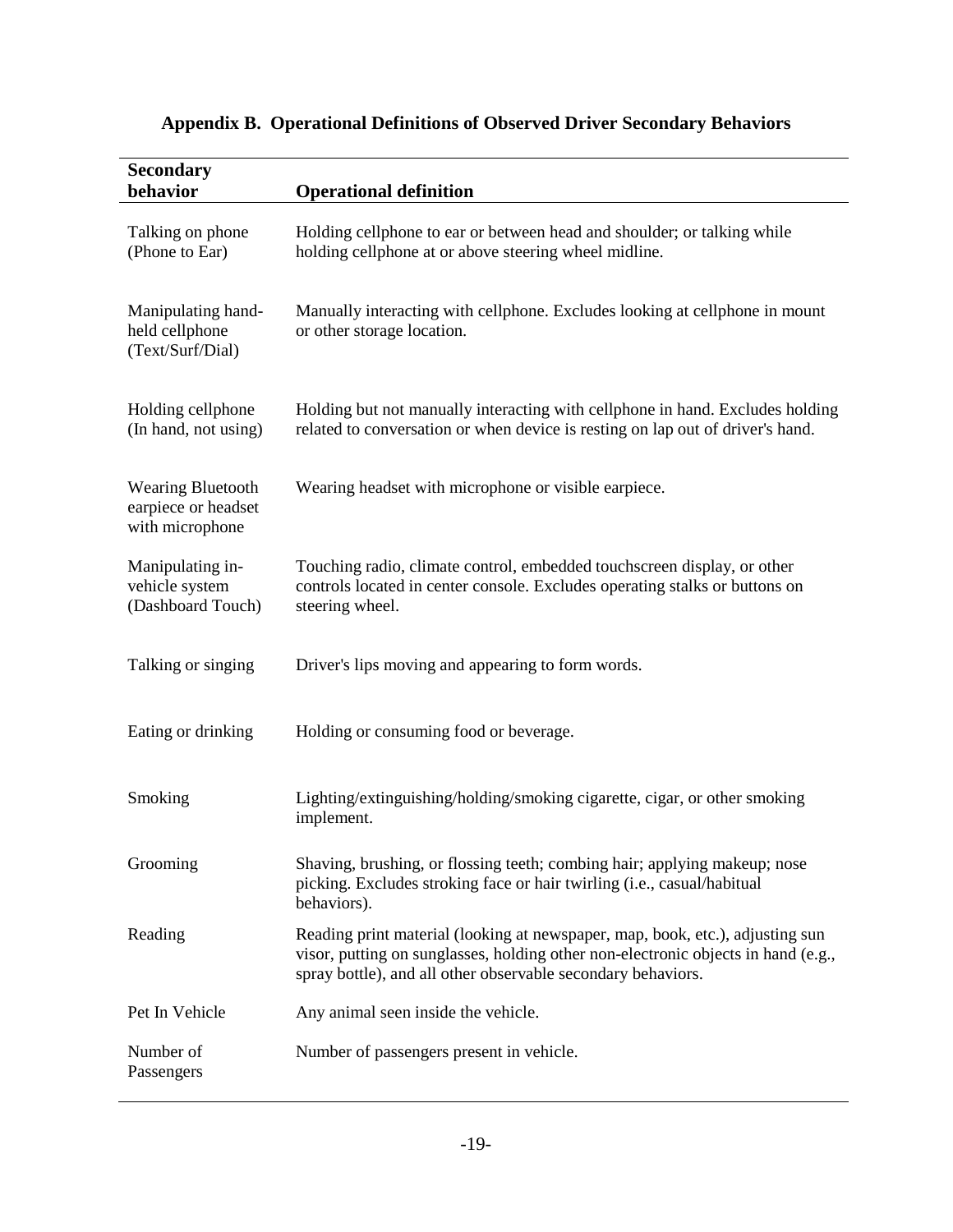Child (< 12) present Presence of any child 12 or under inside vehicle.

Number in line Relative position of vehicle in observed lane at a red light.

# <span id="page-19-0"></span>**Appendix C. Louisiana Distracted Driving Observation Data Collection Form**

|                |                                                    |                                                                                                                                   |                                                      | SITE ID NUMBER: ___________PARISH: ___________________________________OBSERVER NAME___________________________ |              |                                    |                     |           |                 |                   |                   |         |          |         |                       |                 |                      |                |  |  |
|----------------|----------------------------------------------------|-----------------------------------------------------------------------------------------------------------------------------------|------------------------------------------------------|----------------------------------------------------------------------------------------------------------------|--------------|------------------------------------|---------------------|-----------|-----------------|-------------------|-------------------|---------|----------|---------|-----------------------|-----------------|----------------------|----------------|--|--|
|                |                                                    |                                                                                                                                   |                                                      |                                                                                                                |              |                                    |                     |           |                 |                   |                   |         |          |         |                       |                 |                      |                |  |  |
|                |                                                    | (Street)<br>(Cross Street or other landmark)<br>DAY OF WEEK: __________________<br>DATE: ________- _______ - ________<br>Weather: |                                                      |                                                                                                                |              |                                    |                     |           |                 |                   |                   |         |          |         |                       |                 |                      |                |  |  |
|                |                                                    | 1 Clear / Sunny<br>TRAFFIC Type (Circle one): 1-Lighted Intersection 2-Free-flowing<br>2 Light Rain<br>3 Cloudy                   |                                                      |                                                                                                                |              |                                    |                     |           |                 |                   |                   |         |          |         | 4 Fog<br>5 Clear- Wet |                 |                      |                |  |  |
|                |                                                    |                                                                                                                                   |                                                      |                                                                                                                |              |                                    |                     |           |                 |                   |                   |         |          |         |                       |                 |                      |                |  |  |
|                |                                                    | START TIME: ______________ (military time)<br><b>Phone Related Distractions</b><br><b>Other Distractions</b>                      |                                                      |                                                                                                                |              |                                    |                     |           |                 |                   |                   |         |          |         |                       | Passengers      |                      |                |  |  |
|                |                                                    |                                                                                                                                   |                                                      |                                                                                                                |              |                                    |                     |           |                 |                   |                   |         |          |         |                       |                 |                      |                |  |  |
|                | Veh.<br><b>Type</b><br>C<br>T<br>S<br>$\mathsf{v}$ | <b>Driver</b><br><b>Sex</b><br>M<br>F<br>U                                                                                        | <b>Driver</b><br>Race<br>W<br>в<br>H (isp)<br>o<br>U | <b>Driver</b><br><b>Age</b><br>$1 = 16 - 25$<br>$2=26-59$<br>$3 = 60+$                                         | Phone to Ear | Text / Surf /<br>Dial/Manipulation | In hand (not using) | Bluetooth | Dashboard Touch | Talking / Singing | Eating / Drinking | Smoking | Grooming | Reading | Pet in Vehicle        | Num. Passengers | Child (< 12) present | Number in line |  |  |
| $\overline{1}$ |                                                    |                                                                                                                                   |                                                      |                                                                                                                |              |                                    |                     |           |                 |                   |                   |         |          |         |                       |                 |                      |                |  |  |
| $\overline{2}$ |                                                    |                                                                                                                                   |                                                      |                                                                                                                |              |                                    |                     |           |                 |                   |                   |         |          |         |                       |                 |                      |                |  |  |
| 3              |                                                    |                                                                                                                                   |                                                      |                                                                                                                |              |                                    |                     |           |                 |                   |                   |         |          |         |                       |                 |                      |                |  |  |
| $\overline{4}$ |                                                    |                                                                                                                                   |                                                      |                                                                                                                |              |                                    |                     |           |                 |                   |                   |         |          |         |                       |                 |                      |                |  |  |
| $\overline{5}$ |                                                    |                                                                                                                                   |                                                      |                                                                                                                |              |                                    |                     |           |                 |                   |                   |         |          |         |                       |                 |                      |                |  |  |
| $\overline{6}$ |                                                    |                                                                                                                                   |                                                      |                                                                                                                |              |                                    |                     |           |                 |                   |                   |         |          |         |                       |                 |                      |                |  |  |
| $\overline{7}$ |                                                    |                                                                                                                                   |                                                      |                                                                                                                |              |                                    |                     |           |                 |                   |                   |         |          |         |                       |                 |                      |                |  |  |
| 8              |                                                    |                                                                                                                                   |                                                      |                                                                                                                |              |                                    |                     |           |                 |                   |                   |         |          |         |                       |                 |                      |                |  |  |
| $\overline{9}$ |                                                    |                                                                                                                                   |                                                      |                                                                                                                |              |                                    |                     |           |                 |                   |                   |         |          |         |                       |                 |                      |                |  |  |
| 10             |                                                    |                                                                                                                                   |                                                      |                                                                                                                |              |                                    |                     |           |                 |                   |                   |         |          |         |                       |                 |                      |                |  |  |
| 11             |                                                    |                                                                                                                                   |                                                      |                                                                                                                |              |                                    |                     |           |                 |                   |                   |         |          |         |                       |                 |                      |                |  |  |
| 12             |                                                    |                                                                                                                                   |                                                      |                                                                                                                |              |                                    |                     |           |                 |                   |                   |         |          |         |                       |                 |                      |                |  |  |
| 13             |                                                    |                                                                                                                                   |                                                      |                                                                                                                |              |                                    |                     |           |                 |                   |                   |         |          |         |                       |                 |                      |                |  |  |
| 14             |                                                    |                                                                                                                                   |                                                      |                                                                                                                |              |                                    |                     |           |                 |                   |                   |         |          |         |                       |                 |                      |                |  |  |
| 15             |                                                    |                                                                                                                                   |                                                      |                                                                                                                |              |                                    |                     |           |                 |                   |                   |         |          |         |                       |                 |                      |                |  |  |
| 16             |                                                    |                                                                                                                                   |                                                      |                                                                                                                |              |                                    |                     |           |                 |                   |                   |         |          |         |                       |                 |                      |                |  |  |
| 17             |                                                    |                                                                                                                                   |                                                      |                                                                                                                |              |                                    |                     |           |                 |                   |                   |         |          |         |                       |                 |                      |                |  |  |
| 18             |                                                    |                                                                                                                                   |                                                      |                                                                                                                |              |                                    |                     |           |                 |                   |                   |         |          |         |                       |                 |                      |                |  |  |
| 19             |                                                    |                                                                                                                                   |                                                      |                                                                                                                |              |                                    |                     |           |                 |                   |                   |         |          |         |                       |                 |                      |                |  |  |
| $20\degree$    |                                                    |                                                                                                                                   |                                                      |                                                                                                                |              |                                    |                     |           |                 |                   |                   |         |          |         |                       |                 |                      |                |  |  |
|                |                                                    |                                                                                                                                   |                                                      |                                                                                                                |              |                                    |                     |           |                 |                   |                   |         |          |         |                       |                 |                      |                |  |  |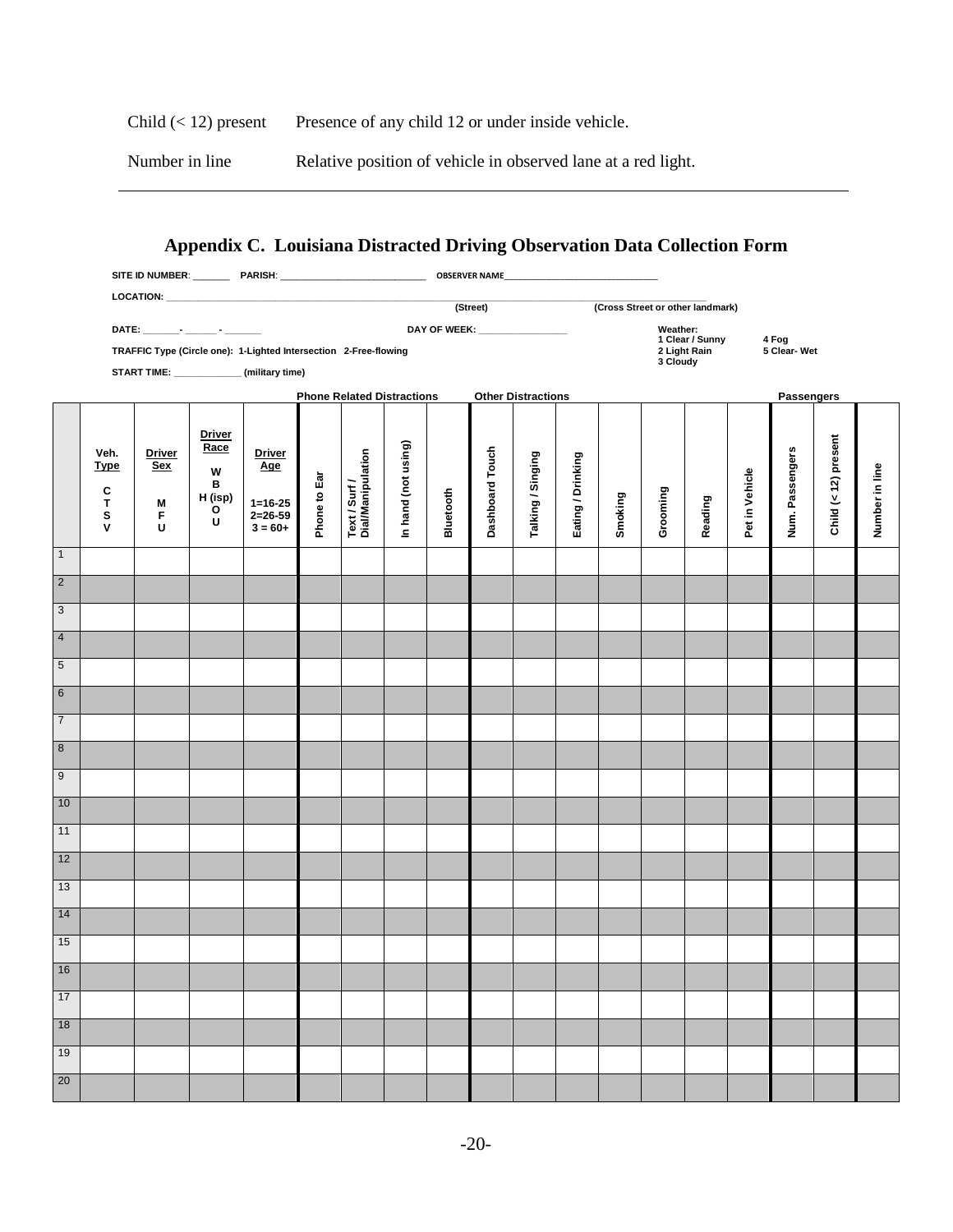| 22<br>23<br>24 | 21 |  |  |  |  |  |  |  |  |  |
|----------------|----|--|--|--|--|--|--|--|--|--|
|                |    |  |  |  |  |  |  |  |  |  |
|                |    |  |  |  |  |  |  |  |  |  |
|                |    |  |  |  |  |  |  |  |  |  |
|                | 25 |  |  |  |  |  |  |  |  |  |

- <span id="page-20-0"></span>Caird, J.K., Johnston, K.A., Willness, C.R., Asbridge, M., & Steel, P. (2014). A meta-analysis of the effects of texting on driving. *Accident Analysis and Prevention*, *71*, 311-318.
- Chaudhary, N. K., Casanova-Powell, T. D., Cosgrove, L., Reagan, I., & Williams, A. (2012, August). Evaluation of NHTSA distracted driving demonstration projects in Connecticut and New York. (Report No. DOT HS 811 635). Washington, DC: National Highway Traffic Safety Administration.
- Eby, D.W. & Kostyniuk, L.P. (2003). *Crashes and Driver Distraction: An Assessment of Databases, Crash Scenarios, and Distracted-Driving Scenarios*. Cambridge, MA: The Volpe National Transportation Systems Center.
- Insurance Institute for Highway Safety (2017, September). Distracted Driving State Laws. Arlington, VA. Recovered on 9/11/2017: http://www.iihs.org/iihs/topics/laws/cellphonelaws?topicName=distracted-driving
- Kidd, D. G., Tison, J., Chaudhary, N.K., McCartt, A.T., & Casanova-Powell, T.D. (2016). The influence of roadway situation, contextual factors, and driver characteristics on the prevalence of driver secondary behavior. *Transportation Research Part F*, *41*, 1-9
- National Center for Statistics and Analysis. (2017, March). *Distracted driving 2015*. (Traffic Safety Facts Research Note. Report No. DOT HS 812 381). Washington, DC: National Highway Traffic Safety Administration.
- Pickrell, T. M., & Liu, C. (2014, January). *Seat Belt Use in 2013* Overall Results. (Traffic Safety Facts Research Note. Report No. DOT HS 811 875). Washington, DC: National Highway Traffic Safety Administration.
- Schroeder, P., Meyers, M., & Kostyniuk, L. (2013, April). *National Survey on Distracted Driving Attitudes and Behaviors – 2012.* Report No. DOT HS 811 729. Washington, DC: National Highway Traffic Safety Administration.
- Stutts, J. C., Reinfurt, D. W., Staplin, L., & Rodgman, E. A. (2001). *The Role of Driver Distraction in Traffic Crashes*. Report prepared for AAA Foundation for Traffic Safety, Washington, DC.